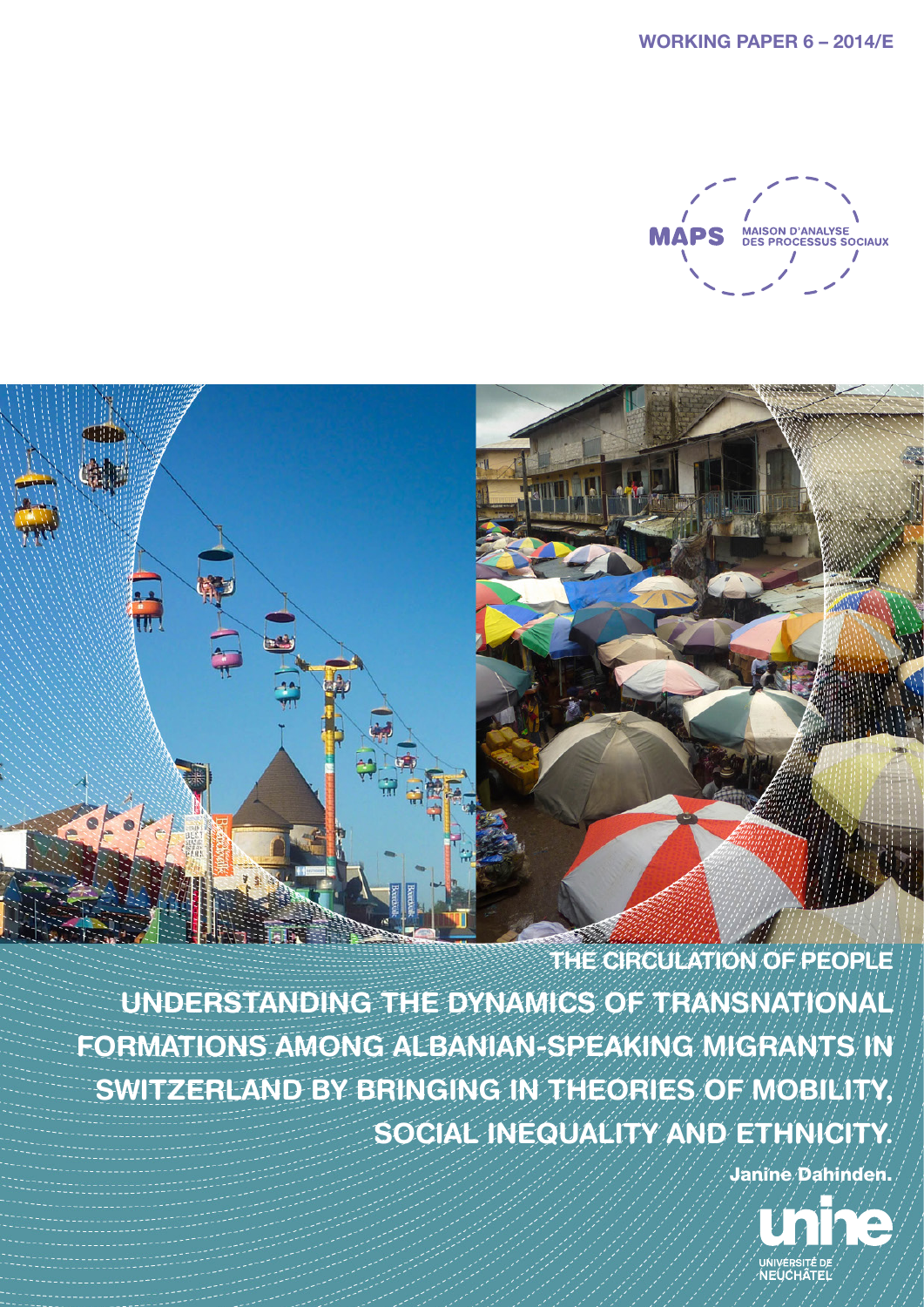#### Authors

Janine Dahinden,

Professor for Transnational Studies, Maison d'analyse des processus sociaux (MAPS), University of Neuchâtel, Switzerland

© 2014 by the authors

ISSN : 1662-744X

La reproduction, transmission ou traduction de tout ou partie de cette publication est autorisée pour des activités à but non lucratif ou pour l'enseignement et la recherche. Dans les autres cas, la permission de la MAPS est requise.



Contact: MAPS - Maison d'analyse des processus sociaux Faubourg de l'Hôpital 27 CH - 2000 Neuchâtel Tél. +41 32 718 39 34 www2.unine.ch/maps maps.info@unine.ch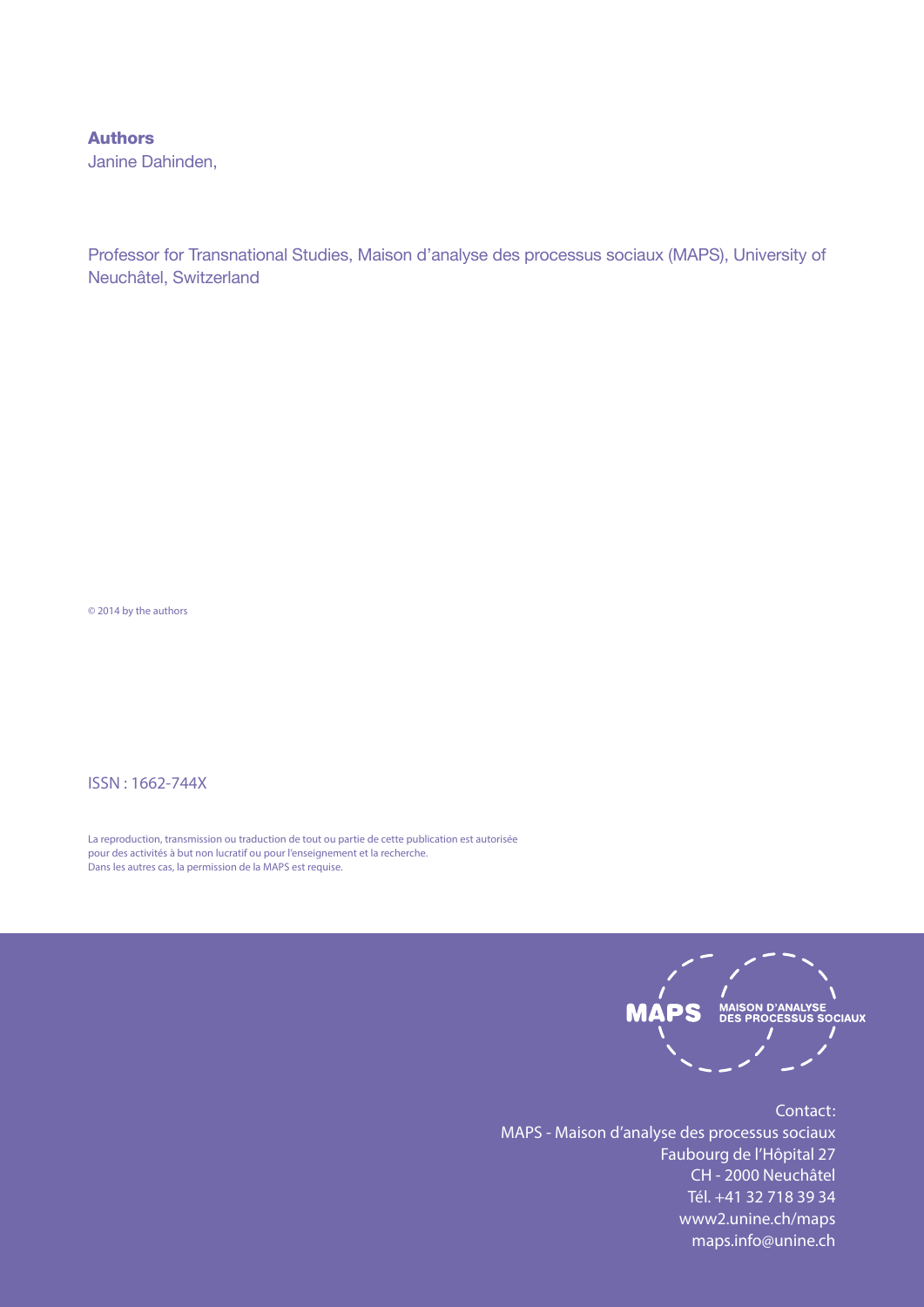### **Abstract:**

**It is nowadays beyond controversy that transnational phenomena are part of migrants' reality and that the transnational perspective is indispensable to understand migration processes. However, I argue however that the potential of the transnational perspective could be better exploited by linking it to other social scientific theories contributing hereby to a more general theorization of migration processes. On behalf of an analysis of the different transnational formations that have emerged among Albanian-speaking migrants in Switzerland since the Second World War, I will show that insights from theories of mobility, of social inequality and of ethnicity help to understand these identified different forms of being transnational.**

#### **Keywords:**

Albanian speaking migrants, Transnational studies, Switzerland, Kosovo, Mobility, Ethnicity, Social inequality

### **Acknowledgments**

I would like to thank the Center for European and Eurasian Studies (CEES) and the International Migration group of UCLA, and particularly Gail Kligman, who invited me to present a first version of this paper in 2010. Many thanks also to Karl Kaser and Carolin Leutloff-Grandits, who gave me the opportunity to present a second version of this paper at the international Conference "Family and Social Security in Kosovo", in Prishtina in 2013. I thank conveners and audiences for stimulating comments and challenging criticisms. Daniel Moure carefully edited the final version. Any inaccuracies are under my responsibility.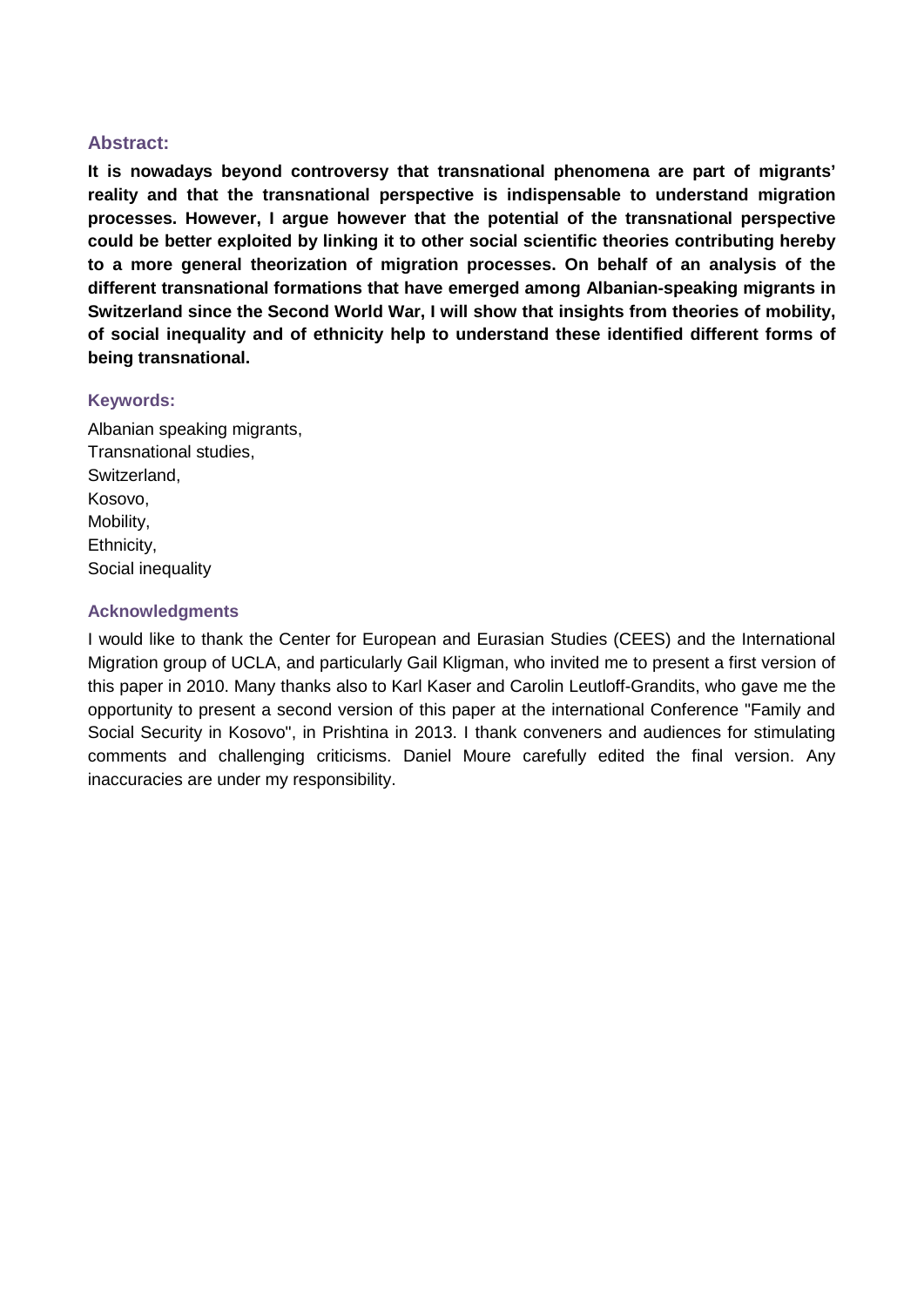# **1. INTRODUCTION**

-

Since the early 1990s, and following the seminal work of Nina Glick Schiller and her colleagues [\(1992\)](#page-18-0), studies on the transnational practices and subjectivities of migrants have bloomed, and adopting a transnational perspective has become indispensable to understanding the contemporary practices that stretch across borders. The transnational perspective emerged from the realization that migrants simultaneously maintain ties with their countries of origin (or with a third country) and construct new relationships and forms of belonging, making home and host societies a single arena for social action by moving back and forth between different cultural, social, political and economic systems [\(Levitt and Jaworsky 2007](#page-18-1) ; [Vertovec 2009\)](#page-19-0). A substantial number of studies provide examples of how migrants construct transnational social fields [\(Levitt](#page-18-2)  [and Glick Schiller 2004\)](#page-18-2), spaces [\(Faist 1999](#page-18-3) ; [Pries 2001\)](#page-19-1), and belongings [\(Hannerz 1996\)](#page-18-4).

I argue in the following that studies that apply a transnational perspective often still have an important theoretical shortcoming. While it is beyond controversy that transnational phenomena are part of migrants' reality, social scientists have yet to go beyond descriptive studies about transnational practices: they need to demonstrate how the transnational perspective can contribute to the theorization or conceptualization of migration processes, and how we can understand the emergence, maintenance or dissolution of different transnational formations. I argue that the potential of the transnational perspective could be better exploited by linking transnational studies to other social scientific theories. In an attempt to make this link, I first describe the different transnational formations that have emerged among Albanian-speaking migrants in Switzerland since the Second World War.[1](#page-3-0) I maintain that we can understand these different forms of being transnational by linking the transnational perspective to theories of mobility, theories of social inequality and theories of ethnicity.

# **2. THREE VIGNETTES AND THEORETICAL LENSES**

In order to support and focus my arguments, I offer brief biographical sketches for three Albanianspeaking migrants in Switzerland. These narratives serve as a "read thread" to illustrate the arguments that I develop afterwards. These biographical sketches have been selected as case studies from my different research projects over the last few years.

Fitim Berisha arrived in Switzerland in the 1980s as one of the so-called saisonniers – temporary workers. He worked on a construction site and his objective – at least at the beginning – was to earn money in Switzerland and return home after a few years. However, confronted not only with

<span id="page-3-0"></span> $1$  For our purposes, Albanians are defined as Albanian-speaking people from the former Yugoslavia, regardless of whether they originally came from Kosovo, Macedonia, Serbia or Montenegro.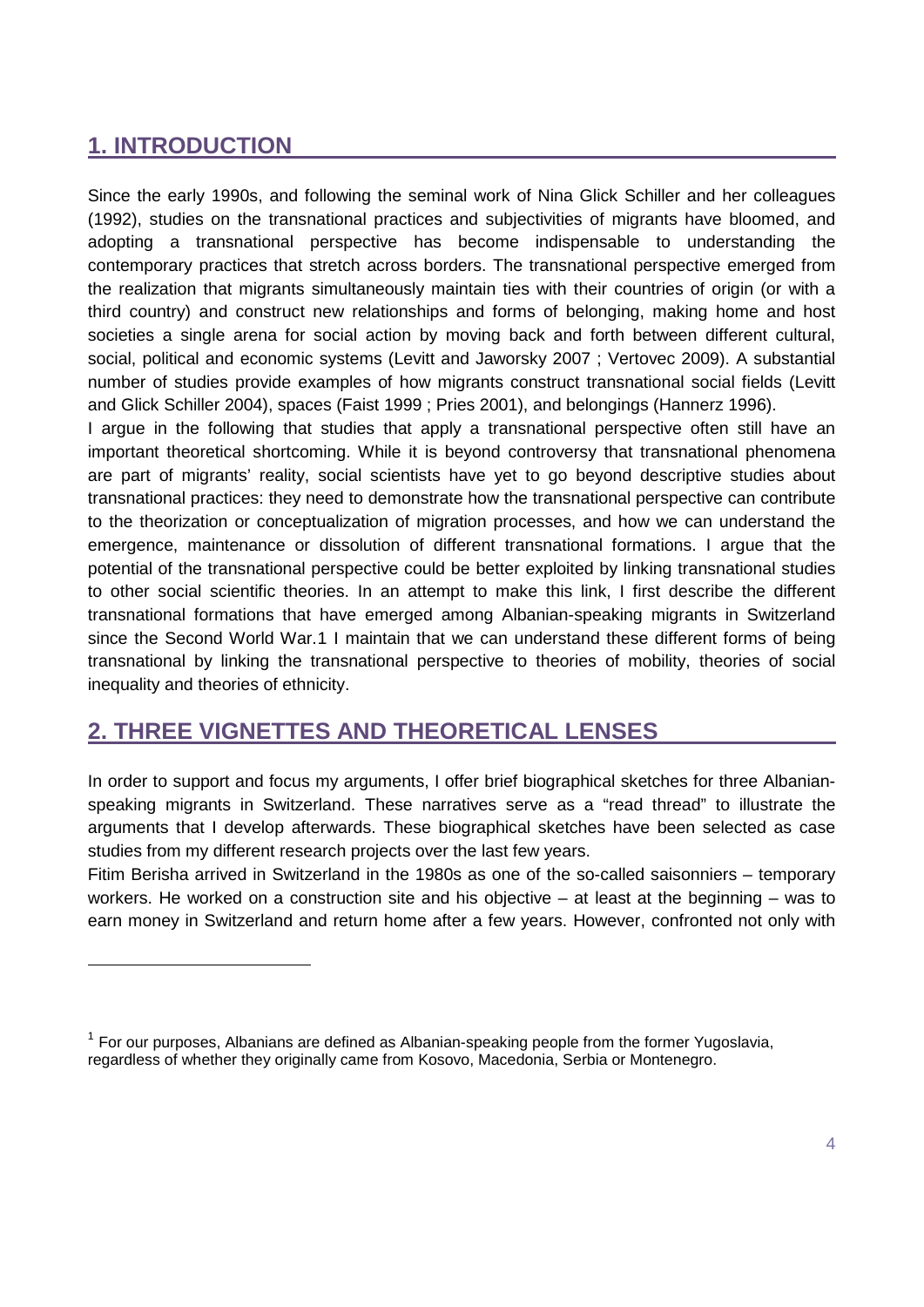economic hardship but also with increasing political unrest at home, Fitim slowly abandoned his plans to return and decided instead to bring his wife to Switzerland. Today, they live in Zürich with their three children. Two years before the interview, Fitim lost his job; he is now unemployed and thinking about opening up an Albanian restaurant in Zürich with the help of family members living in Kosovo. The family's life is centered in Zürich, but they regularly send remittances to their parents and Fitim's wife's sister. They have a house in Kosovo and spend their holidays there. When Kosovo proclaimed its independence, the whole family took to the streets of Zürich to celebrate the event.

Teuta Bejrami was 33 years old at the time of the interview. She is an Albanian-speaking Macedonian who immigrated to Switzerland when she was 14 years old. Her parents had already lived in Switzerland for a few years, and Teuta grew up in Macedonia with her grandmother and her younger sister. She enrolled in school upon her arrival in Switzerland, subsequently trained as a nurse and today works as a charge nurse in a hospital. Until she got to her current position, however, she was confronted with strong discrimination in the labor market: she had a hard time finding a job after her apprenticeship, even though she speaks perfect German, Swiss-German and Albanian, and even though there is a shortage of nurses in Swiss hospitals. Until a few years ago, she spent her holidays in Macedonia, together with her family. She only went there, as she says, because of her grandmother. Since her grandmother's death, she has preferred to go to Istanbul with her friends for shopping or to some other place near the sea. Still, her parents would be most happy if she married somebody from "home," which she considers unlikely.

Amir Rifati was 20 years old at the time of the interview. He was born in Kosovo but came to Switzerland at three months of age, so he has spent his whole life in Switzerland. He is enrolled in a vocational education and training program and is doing an [apprenticeship](http://dict.leo.org/ende?lp=ende&p=Ci4HO3kMAA&search=apprenticeship&trestr=0x8001) in print technologies. He feels Swiss, although he does not have a Swiss passport, and he says he cannot think about going "back" to Kosovo. He is considered a foreigner everywhere: when he goes to his home village in Kosovo for holidays, the local people call him "foreigner," and the same thing happens in Switzerland. Since childhood, he has often been involved in fights with colleagues, triggered by what he considers racist behavior: they call him "foreigner" or "Albanian" or "Yugo" – and recently also "Muslim." Religion came up in his interview: he identifies as Muslim, but he has an ambivalent way of dealing with his religion. He drinks alcohol and does not observe Ramadan, but he plans to do so next year for a few days, but not for the whole month. Nevertheless, he thinks that his future wife must be Albanian and Muslim – in order to have, as he argues, the same culture and therefore avoid conflict with regard to the education of the children.

These three short biographical sketches illustrate not only that transnational questions matter to these migrants, but also that these questions can take very diverse forms. Fitim's life is very much influenced by transnational relations, and he feels he belongs in two places: he has two households – one in Switzerland and one in Kosovo – and maintains strong links with his family members in Kosovo. He is an example of the "classical" transnational.

Teuta had strong emotional links to her grandmother in Macedonia and, as is often the case for second-generation migrants, she has to deal with her parents' marriage plans, which are strongly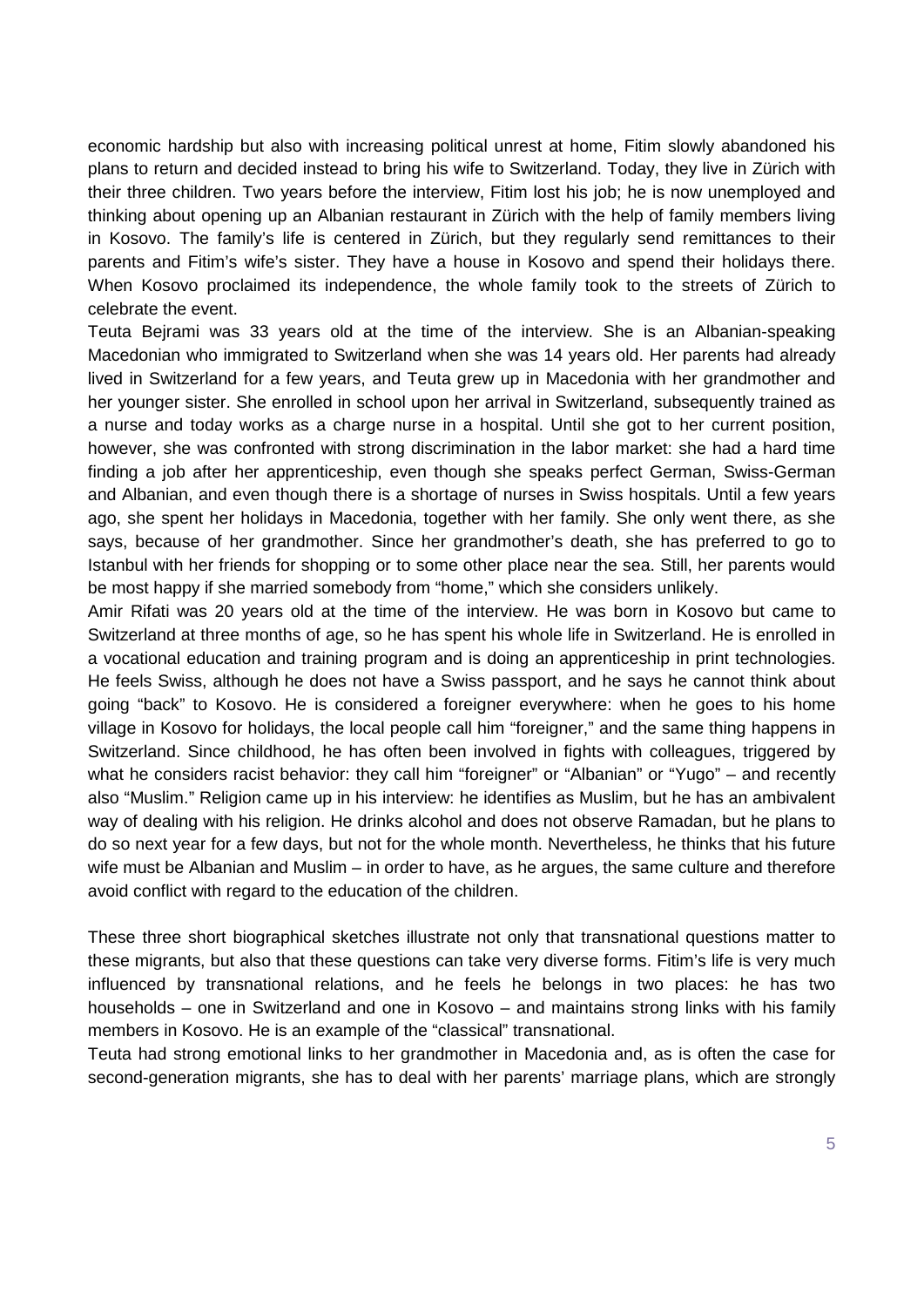shaped by this transnational field. At the same time, Teuta has cut her transnational ties with her parents' home village.

Amir, also a second-generation migrant, is also a carrier of a transnationality, although very differently. He is no longer personally connected with persons from his place of origin: his friends live in Switzerland and have various ethnic backgrounds. He is assimilated into local structures. Nonetheless, he belongs to what I would call a "transnationalized stigmatized category," Islam. The category of "Islam," which is transnationally diffused and connoted negatively, has a profound socializing impact on him. Islam is for him a kind of transnationalized "source culture" that has become part of his identity.

Starting from these vignettes, I demonstrate how different transnational formations among Albanian-speaking migrants in Switzerland have evolved since the Second World War. In the process, and for empirical purposes, I adopt particular lenses along which I describe these transnational formations.

First, I describe for each depicted transnational formation what I have called "locality" [\(Dahinden](#page-17-0)  [2010\)](#page-17-0). Transnational formations are not only the outcome of migration, but also of local contexts. Locality means being rooted or anchored – socially, economically or politically – in the country of immigration and/or in the sending country and developing a set of social relations in specific places. Although some scholars – Nadje Al-Ali et al. [\(2001\)](#page-17-1) and Itzigsohn and Gioguli Saucedo [\(2005\)](#page-18-5), among others – have pointed out that transnational practices are not free from the constraints and opportunities imposed on these contexts, social scientists have not sufficiently incorporated locality into their analyses of transnational arrangements. In other words, cultural, socio-economic, discursive and political constraints block certain possibilities for transnational action and foster others and should be investigated systematically, at both ends of the transnational chain.

Second, I propose – to distinguish between network transnationalism and transnational subjectivity [\(Dahinden 2009a\)](#page-17-2). Network transnationalism refers to the types of transnational social relations that are established by migrants, while transnational subjectivity refers to the cognitive classifications that are created in order to make sense of a person's membership and belonging in transnational space. The suggestion is that being transnational involves a mode of acting and performing (i.e. building up and maintaining transnational social relations) as much as it does thinking, feeling and belonging, and that taking both aspects of transnationalism into account allows us to identify a diverse range of transnational formations and detect their underlying mechanisms and effects.

Third, I propose to investigate the historical processes involved in the transnational formations of specific migrant groups, and to depict the factors that motivate these groups' transnational practices: is transnational action motivated, for instance, by collective representations based on ethnic or religious solidarity, by professional aspirations, by family obligations, or by other motives? Identifying these motivations allows us to identify the changing forms of transnational formations in migrants' life histories or in the migration history of a specific migrant group.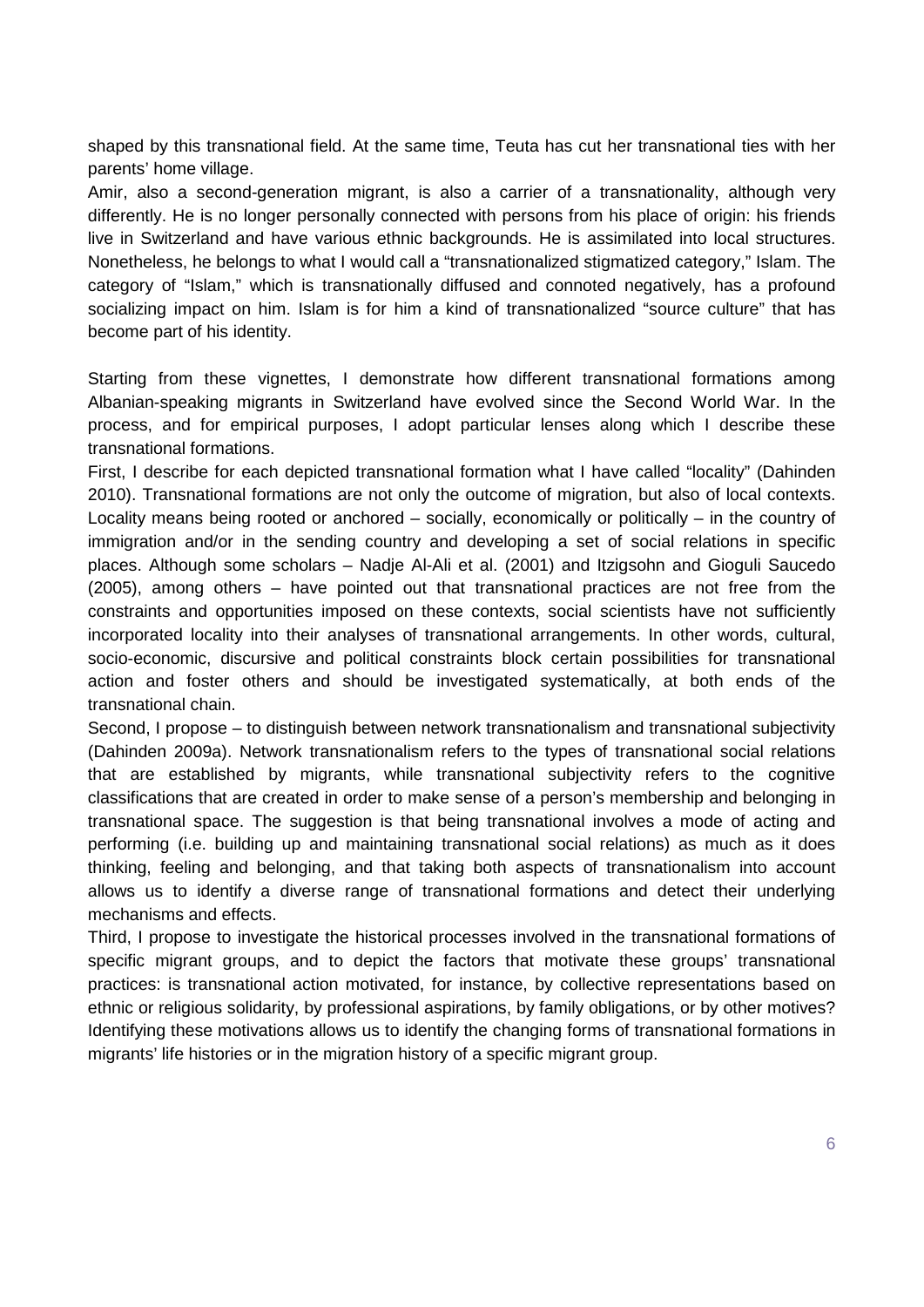# **3. THE DYNAMICS OF TRANSNATIONAL FORMATIONS AMONG ALBANIAN-SPEAKING MIGRANTS**

## **3.1. Phase I: The beginning – the "transnationally mobile"**

In analyzing how and when Albanian-speaking migrants started to migrate to Central European countries after the Second World War, one soon realizes that the national migration policies of the former Yugoslavia, Switzerland and Germany influenced the developing transnational formations, in terms of locality, and that mobility was a key feature of the transnational formations that the migrants developed.

During the first two decades of socialist Yugoslavia's existence (1945-64), the country was, in terms of it migration policy, like other socialist countries in the Balkans, Eastern Europe and the Soviet Union: it was closed to emigration. The Yugoslavian Federation's political decision to begin allowing emigration was associated with the launching of liberal national economic reforms in 1965 [\(Mesic 1992](#page-18-6) ; [Schierup 1995\)](#page-19-2). This migration was considered by the Yugoslav state to be temporary, and a form of a "demographic management" that would make it possible to export the labor surplus and stabilize the economy through the inflow of money brought back by returnees [\(Baletic 1982\)](#page-17-3). This emigration-management policy fit very well with the migration regimes of Switzerland and other European countries at the time: after the Second World War, European countries needed foreign labor, and in the 1960s Yugoslavia became, after Italy and Spain, a central German and Swiss recruitment region for so-called Fremdarbeiter, alien workers. Switzerland implemented an admission policy based on the idea of the so-called "rotation model." On this basis, Switzerland issued a specific permit, called a "saisonnier permit," which entitled migrants to work in Switzerland for nine months, after which they had to leave Switzerland for at least three months. Thus, Yugoslavia's policy of temporary migration and Switzerland's "rotation model" complemented each other quite well. Switzerland did not consider itself an immigration country, and Yugoslavia did not consider itself an emigration country.

Until the 1980s, the Albanian-speaking migrants who arrived in Switzerland were mostly young men. They came from rural and poor regions, worked mainly in unskilled jobs and often lived during their nine months in barracks with other foreign workers [\(Von Aarburg 2002\)](#page-19-3). Such was the case for Fitim. His goal, like that of many other Fremdarbeiter, was to earn money and return to his family. The transnational space that was developed by Fitim Berisha and others was indeed highly marked by this mobility, which was linked to the Yugoslavian and Swiss migration regimes. Not only did the migrants receive only seasonal permits that forced them to circulate between Switzerland and their homeland; they often also worked in other countries as well. Fitim, for instance, spent two years in Germany, and he also worked in Slovenia, one of the then-Yugoslavia's northern republics. But migrants often not did behave in conformity with the "rotation model" in one key respect: they often came back to work for the same enterprise the following year. In practice, rotation did not mean a one-time circulation of different people, but a permanent rotation of the same people, and that is how mobility became an integral part of the migrant's life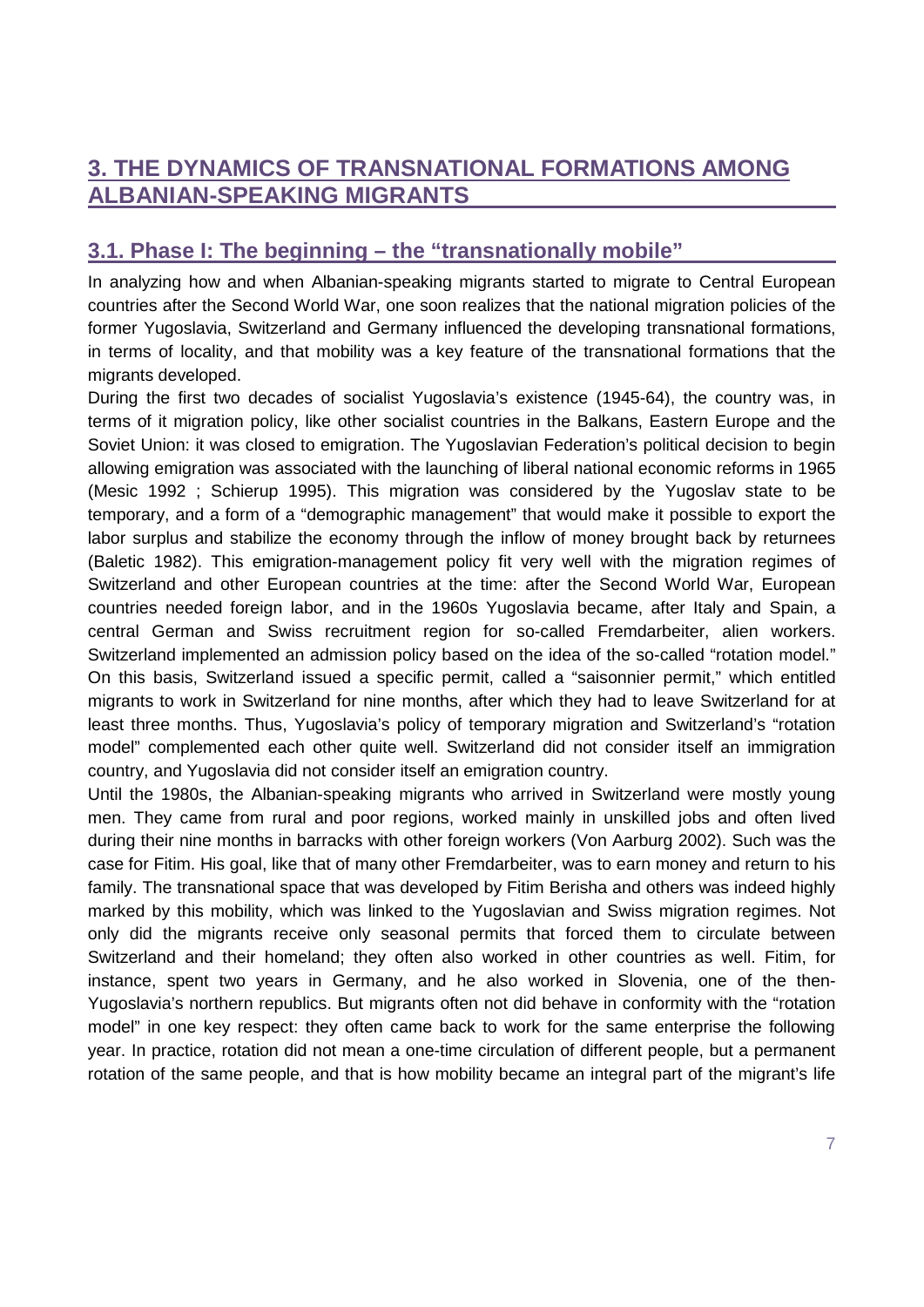strategy. Fitim did not leave home with the aim of settling in another country; he remained mobile in order to improve his quality of life at home, maintaining the epicenter of his life in Kosovo. In order to do so, Fitim needed a kind of what I call mobility capital: to be able to stay mobile without migrating permanently and without losing his roots in Kosovo, he had to develop networks with local actors within his circulatory spaces, and to create local footholds to some extent. He had to know where to find a job the following year in order to be able to circulate. At the same time, his wife and children stayed in Kosovo, resulting in what later came to be called – for instance, by Rachel Parrenas [\(2005\)](#page-18-7) – "transnational families." Teuta is one of the children who was left behind as a result of this phenomenon.

With regards to network transnationalism, the personal networks of these early Albanian-speaking migrants were mainly anchored in Kosovo, Montenegro or Serbia. These migrants frequently returned home, where they had their families, and their networks in Switzerland consisted mainly of other persons working on the same construction sites or in the same enterprises. Furthermore, these transnationally mobile people did not develop any kind of transnational membership: they felt that they belonged at "home" and did not identify with Switzerland. Transnational action was motivated mainly by family obligations and the desire to improve the economic situation of the family at home. Fitim wanted to bring home money in order to help his parents and siblings.

Interestingly, during this first phase of migration, no strong Albanian ethnic or national group formation could be identified. Nor were these workers referred to by the Swiss population as "Albanians." They were seen by the Swiss simply as "Yugoslavs" – or they were "invisible workers" who lived separately from Swiss society. In other words, in regards to transnational membership, these migrants only marginally participated in ethnic and not at all in religious group formation. They were "workers," and they were identified as such, and their transnational action was motivated by family and economic obligations.

### **3.2 Phase II: Settling down….**

However, the transnational formations of Albanian migrants soon started to change, and different developments can be depicted that have been paralleled by a diversification of transnational forms. Locality is again a crucial factor in understanding these newly appearing forms of transnationalism among Albanian-speaking migrants.

From the 1980s on, the political and economic situation in Yugoslavia in general, and specifically in Kosovo, deteriorated drastically. In the aftermath of Tito's death in 1981 and the abolition of Kosovo's autonomous status in 1989, there was political unrest, which directly increased emigration pressure. At the same time, with a shift in immigration policies in Switzerland in 1991, the recruitment of workers from Yugoslavia was no longer possible. Immigrants from the former Yugoslavia were now categorized as members of the so-called "third circle," to which belong those people considered to be most culturally distant from the Swiss [\(Dahinden 2009b\)](#page-17-4) and had no right to obtain work permits. As of this moment, immigration to Switzerland from the former Yugoslavia was only possible either by seeking asylum or through family reunification. However, confronted not only with economic hardship, but also with increasing political unrest at home, Albanian-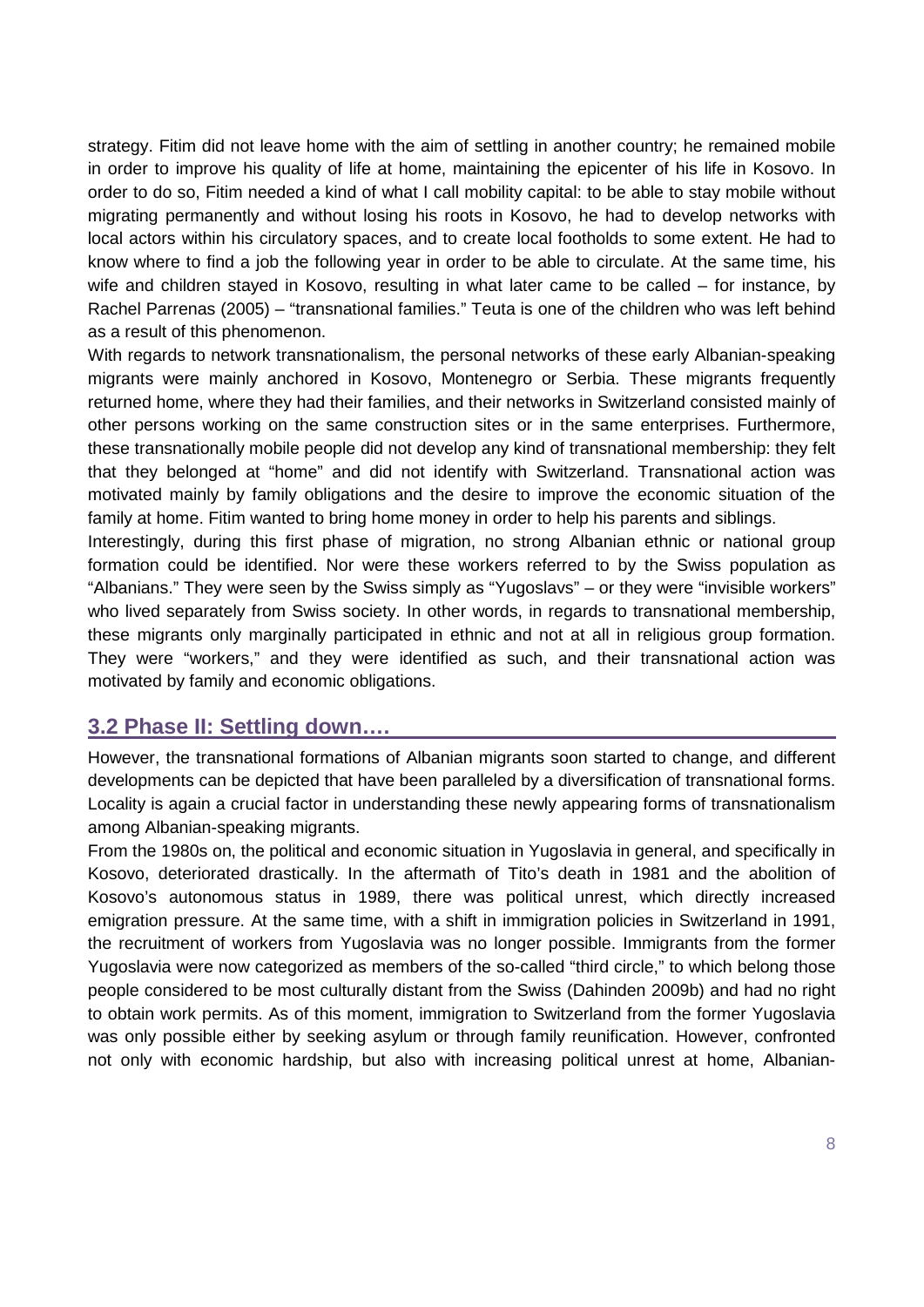speaking workers slowly abandoned their plans to return and decided instead, whenever possible, to bring their families to Switzerland. Fitim is one of the people who made this decision, as were Amir's father and Teuta's parents.

Before this change in Swiss policy, many of these workers had experienced a kind of "permit career": after a few years as seasonal workers, they had been able to receive an annual permit that entitled them to bring their wives and children to Switzerland, and later on to get a residence permit. As a consequence, since 1989 there has been a steady increase in the Albanian-speaking population from the former Yugoslavia through chain migration, and a feminization of the migration flow has been observed. In addition, from 1980 onwards, politically motivated immigration could be observed. Members of the nationalist elite among Albanian students were increasingly persecuted and forced to leave Kosovo, seeking asylum in Europe. Especially in Switzerland, where Albanianspeaking workers had settled, the first asylum seekers from the former Yugoslavia began to arrive. The civil wars in the different republics of the former Yugoslavia and the outbreak of the war in Kosovo in 1998 led to a phase of mass emigration to Switzerland – although most of these migrants returned after the war. Those who obtained refugee status, however, did not return. In other words, Albanians became internally very heterogeneous in terms of their migration history, education, sex and so on. And they became more long-term and settled migrants. They were, like the migrants in Georg Simmel's [\(Simmel 1992\[1908\]\)](#page-19-4) famous phrase, "the stranger who comes today and stays tomorrow."

There is, however, another element that is essential to being able to understand the evolution of the different transnational formations among Albanians: the political developments in Kosovo in the 1990s triggered new symbolic and social boundary-making processes among the former Yugoslav migrants along ethnic lines, and a strong Albanian nationalism emerged – on both ends of the transnational chain. Ethnicity increasingly became the language, currency and category used by migrants to legitimate their actions with regard to their lives in Switzerland, but also with regard to events in their homeland. It should be remembered that before the 1990s, transnational action had mainly been mobilized through family solidarity and reciprocity. However, since the 1990s, and particularly during the war in Kosovo, a new form of solidarity based upon ethnic criteria – a kind of bounded solidarity of destiny – developed and culminated in the mass mobilization of Albanian migrants – whether first or second generation – in home-town association projects, collective remittances and humanitarian projects [\(Dahinden 2008\)](#page-17-5).

Overall, an ethnic consciousness among Albanian-speaking migrants emerged, which went along with the appearance of ethno-politics and nationalism and the crystallization of an ethnic "groupness." But this is only one side of the story of this new transnationally-induced ethnic boundary work: simultaneously, and in keeping with the logic of the always relational character of boundary-making [\(Jenkins 1997](#page-18-8) ; [Wimmer 2008\)](#page-19-5), it was at this moment that, from the Swiss side, the formerly invisible Yugoslav workers now turned not only into "Albanians," but increasingly into "problematic Albanians." First, empirical studies show that many first-generation Albanian immigrants in Switzerland faced serious problems of marginalization and pauperization. Compared to other immigrant groups and to the Swiss population, data point to their precarious living circumstances, disadvantaged and under-privileged position and high unemployment rates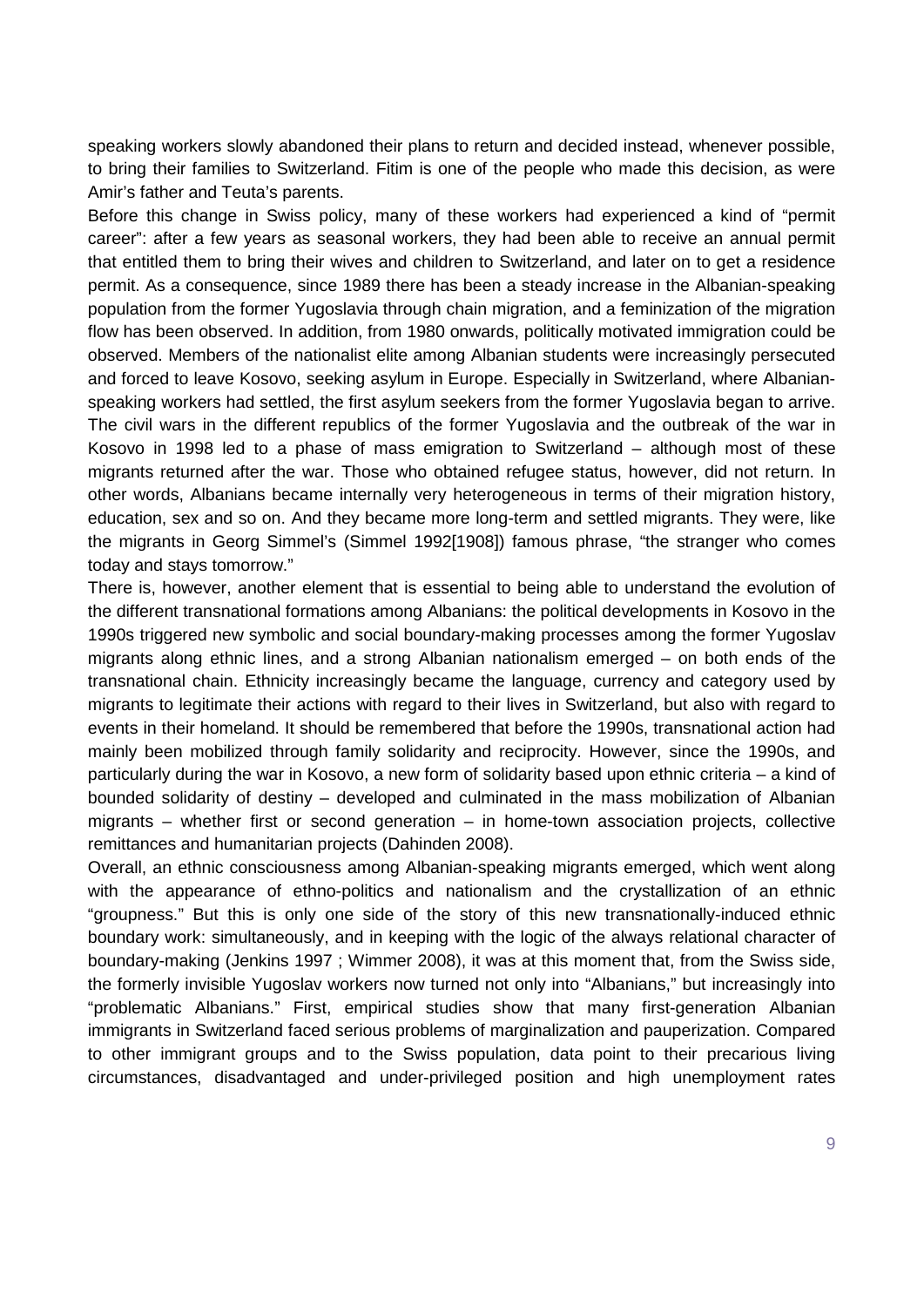[\(Wanner 2004\)](#page-19-6). Data also indicate limited personal resources, particularly in terms of cultural capital [\(Burri Sharani et al. 2010\)](#page-17-6). Fitim is hardly the only Albanian migrant to have lost his job during the last few years. Second, in public debates, Albanian-speaking migrants were increasingly associated with crime, a patriarchal culture and family structure and violence against women, and the term "Albanian" became a catch-word for morally bad immigrants. Overall, the tendency was now to explain the observed social exclusion of some of those Albanian immigrants by stressing their cultural peculiarities – or even their cultural "incompatibility" as expressed by some right-wing parties.[2](#page-9-0) In other words, in public discourse a reification and essentialization [\(Grillo 2003\)](#page-18-9) of "Albanian migrants" took place "and their social problems were increasingly ethnicized and culturalized. Gender, and more specifically the assumed inequality of gender relations among Albanians – caused by their "culture" – were brought in as "cultural staff," to use Frederik Barth's [\(1969\)](#page-17-7) term, in order to mark this new bright boundary between the Swiss and the Albanians [\(Duemmler et al. 2010\)](#page-17-8). This new categorization process was accompanied by strong discrimination against Albanians. Teuta's and Amir's experiences highlight these developments very well: both mentioned several times during the interviews the discrimination they experienced because of their ethnic origin and their Albanian names, and the difficulty they faced when looking for a job or an apartment. In sum, Albanian migrants settled down and developed an ethnic consciousness that was reinforced by external ethnicizing and culturalizing categorizations by the majority society.

At this point, two very different transnational formations developed, which corresponded to the two types of Albanian-speaking migrants. The former workers now settling down and characterized by low educational capital and working in non-skilled jobs showed only very weak forms network transnationalism. In contrast, those Albanian-speaking migrants who arrived as asylum seekers and got refugee status, and who belonged to the educated political elite, developed a very specific and strong transnational space, a kind of "diasporic transnationalism" on both dimensions of network transnationalism and transnational subjectivities.

#### 3.2.1 "Missing" network transnationalism among the Albanian-speaking workers

-

When it comes to the network transnationalism of the Albanian-speaking workers, I have depicted in my research something I have called "missing transnationalism" [\(Dahinden 2005\)](#page-17-9).

In a study I conducted in 2000, I was interested in the personal social networks of first-generation Albanian-speaking persons from the former Yugoslavia who were living in the German-speaking part of Switzerland. The network analysis revealed that transnational relations had very little importance within the social support networks of these ordinary Albanian-speaking migrants. Furthermore, the results showed that stable transnational social spaces relying on networks other

<span id="page-9-0"></span><sup>&</sup>lt;sup>2</sup> For similar processes in Italy, see King and Mai [\(2008\)](#page-18-10), and for a discussion of these stereotypes see Schwanders-Sievers [\(2008\)](#page-19-7).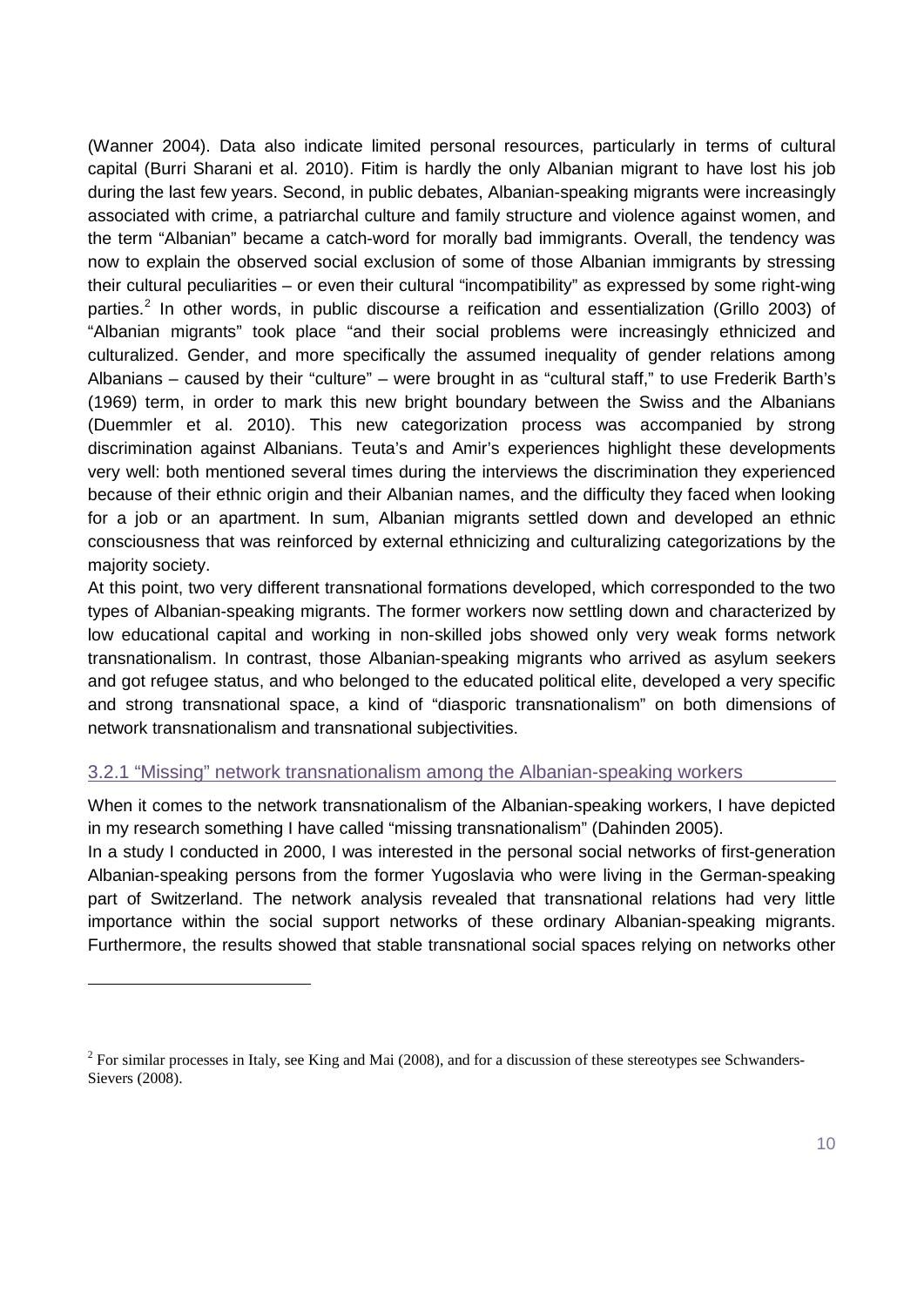than family were almost non-existent. Data suggested that at the level of everyday life and daily interaction, these ordinary Albanian migrants had developed a strong local orientation, and I discovered highly localized networks. Over three-quarters of the people who appeared in the personal support networks of the interviewees lived in Switzerland, most even near the interviewees. Furthermore, the study suggested that Albanian migrants formed part of their actual social relations only when they were in Switzerland. Half of the reference persons who were named by the interview partners were people they had not known before their immigration. In this case, immigrant social networks are neither "imported" nor determined through transnational relations, and social relations belonging to a social network before emigration are not automatically maintained in the transnational space. At the same time, the study also revealed that the networks displayed a strong ethnic homogeneity: according to the network analysis, those Albanianspeaking working-class migrants relied on other Albanian-speaking workers when they needed general advice about professional or family affairs or economic or emotional support. Leisure time was also spent with other Albanian speakers. In addition, Albanians turned to other Albanians to find a job or an apartment. From this study emerged a picture of an "Albanian community" that was almost hermetically closed and – at least among first-generation migrants – quite disconnected from Swiss society; but at the same time, and surprisingly, this "community" was not very transnational, at least with regards to their personal networks. As most transnational activities depend on the pre-existence of transnational relations, it does not come as a surprise that stable transnational practices among first-generation Albanian-speaking migrants were also almost entirely absent in the economic realm, i.e. when it came to transnational ethnic businesses. This does not alter the fact that Albanian migrants like Fitim supported their relatives in the country of origin with remittances whenever they had the financial means to do so, but I detected no transnational businesses of a sustainable nature.

How can we understand these immigrants' limited participation in transnational networks, especially considering that they developed a strong transnational ethnic subjectivity?

I argue that it is at this point that locality comes into play. If we take a closer look, it becomes clear that explanations for the "missing" network transnationalism are highly interwoven with structural features of Swiss and former Yugoslav societies. As mentioned before, demographic data show that the socio-economic and professional status of members of this group is very low and that mechanisms of exclusion based on ethnic discrimination exist. This means that the observed ethnic homogeneity among Albanians is at the same time understood as a class homogeneity that has far-reaching consequences: if a migrant's personal networks include mainly people who also have limited resources, the amount of social capital this migrant is able to mobilize is likely to be quite limited. Furthermore, although more and more Albanians from the former Yugoslavia are being given citizenship, there was still a large segment that did not have Swiss nationality, the Swiss citizenship regime being based on the ius sanguinis principle. To establish a transnational economic business with a Yugoslav passport or an OECD identity card from Kosovo was at that time almost impossible. For these reasons, these immigrants just did not have the resources – in financial terms, but also with regard to citizenship and cultural capital – to build up such transnational network fields.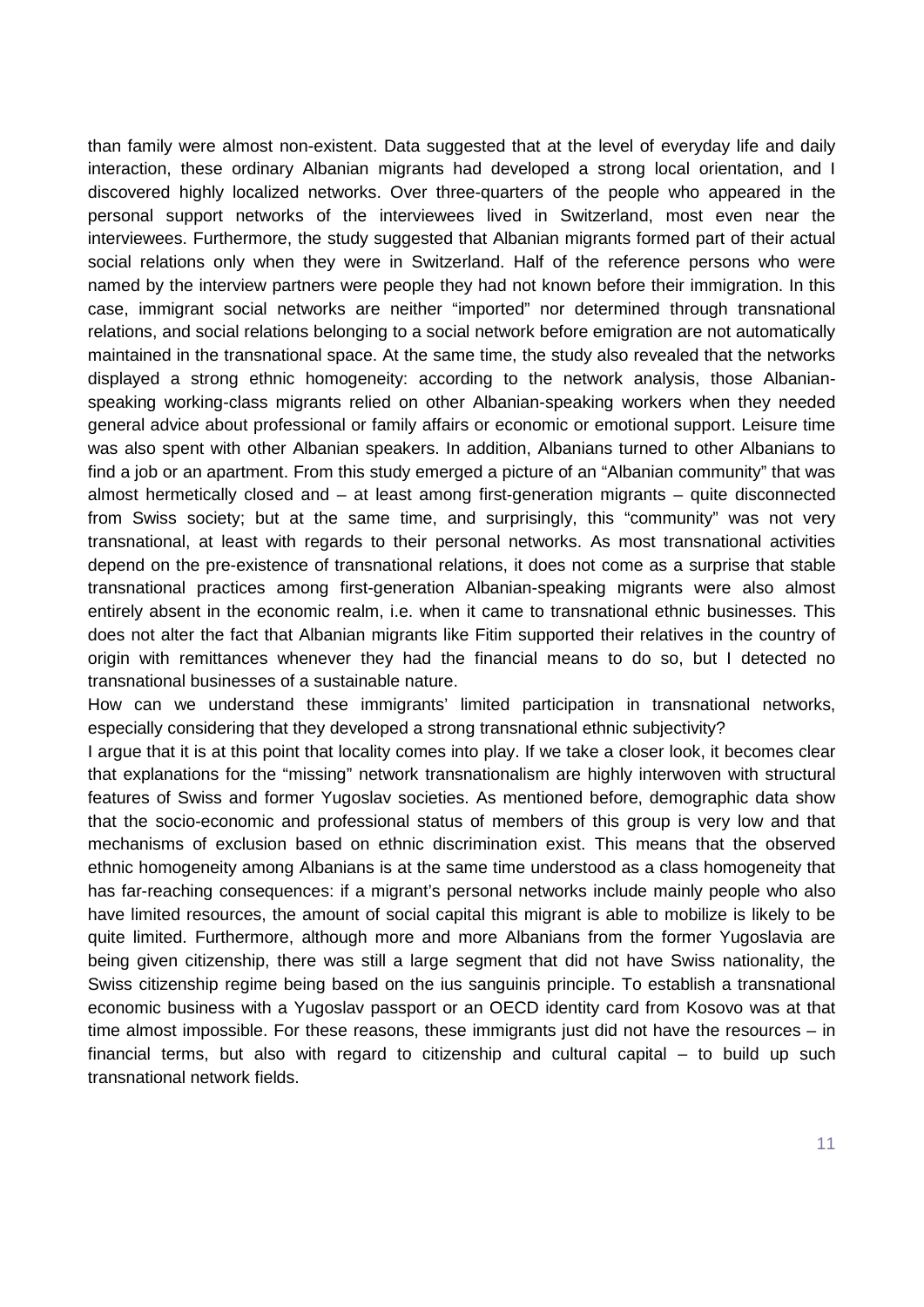But there is another important consideration. The other end of the transnational chain was not very "transnationalism friendly": The situation in the post-war former Yugoslavia, above all in Kosovo, was and still is not favorable for stable transnational practices. To put it differently, neither of the two ends of the transnational chain offered the necessary resources for these migrants to develop stable transnational fields. Another important point is that although the Albanian workers developed a strong transnational subjectivity based on ethnicity, this new transnational membership went together with a "missing transnationalism" in the realm of networks and did not culminate in longterm ethno-political engagements. Although ethnicity was the new form of identification, and belonging was increasingly colored in these terms, these working migrants did not participate in transnational political activities that went beyond emergency help during the war.

#### 3.2.2 The strong transnationalism of the Albanian political elite: "diasporic transnationalism

The political, educated elite developed other forms of transnational formations. Refugees, mainly well-educated first-generation males, became involved in Albanian migrant associations and political parties [\(see also Iseni 2013\)](#page-18-11). For this group of migrants, the new ethnically defined solidarity manifested itself in long-term nationalist action, lobbying and political work. During the war, a part of Ibrahim Rugova's Democratic League of Kosovo (LDK), the political party that emerged in 1989 in opposition to the elimination of Kosovo's autonomy, was exiled and resided in Switzerland, and Albanian political actors in Switzerland and Kosovo worked together through the networks of the Albanian associations.

These migrants developed a kind of "diasporic transnationalism." Crucial for my argument is that I observed that it was those well-educated, politically engaged Albanian migrants who started to consciously perceive and define and speak of themselves in emic terms not only as Albanians, but increasingly also as a "diaspora." Brubaker [\(2005\)](#page-17-10) and Dufoix [\(2003\)](#page-17-11) remind us that such "bounded" groups or such a "groupness" only come into being through the conscious and organized efforts of generations and networks of people, and especially through their cultural, social and political elites. Furthermore, in order to develop and maintain such an ethnically colored diasporic "groupness," the main actors must interact closely with institutions, governments, networks and key persons in the host country. And this is exactly what happened: the Kosovo-Albanian elites in Switzerland and other European countries started to form local and international networks with humanitarian institutions, development agencies and so on, always in the name of "Albanians" or as a "diaspora." A decisive moment in the crystallization of the "diasporic" aspect was without a doubt the lobbying of Swiss and international organizations for the independence of Kosovo. Overall, members of the political elite not only developed a strong transnational ethnic subjectivity, even starting to call themselves a "diaspora" and thereby producing internal cohesion and reinforcing the ethnic boundary; in the process, they also developed strong transnational networks.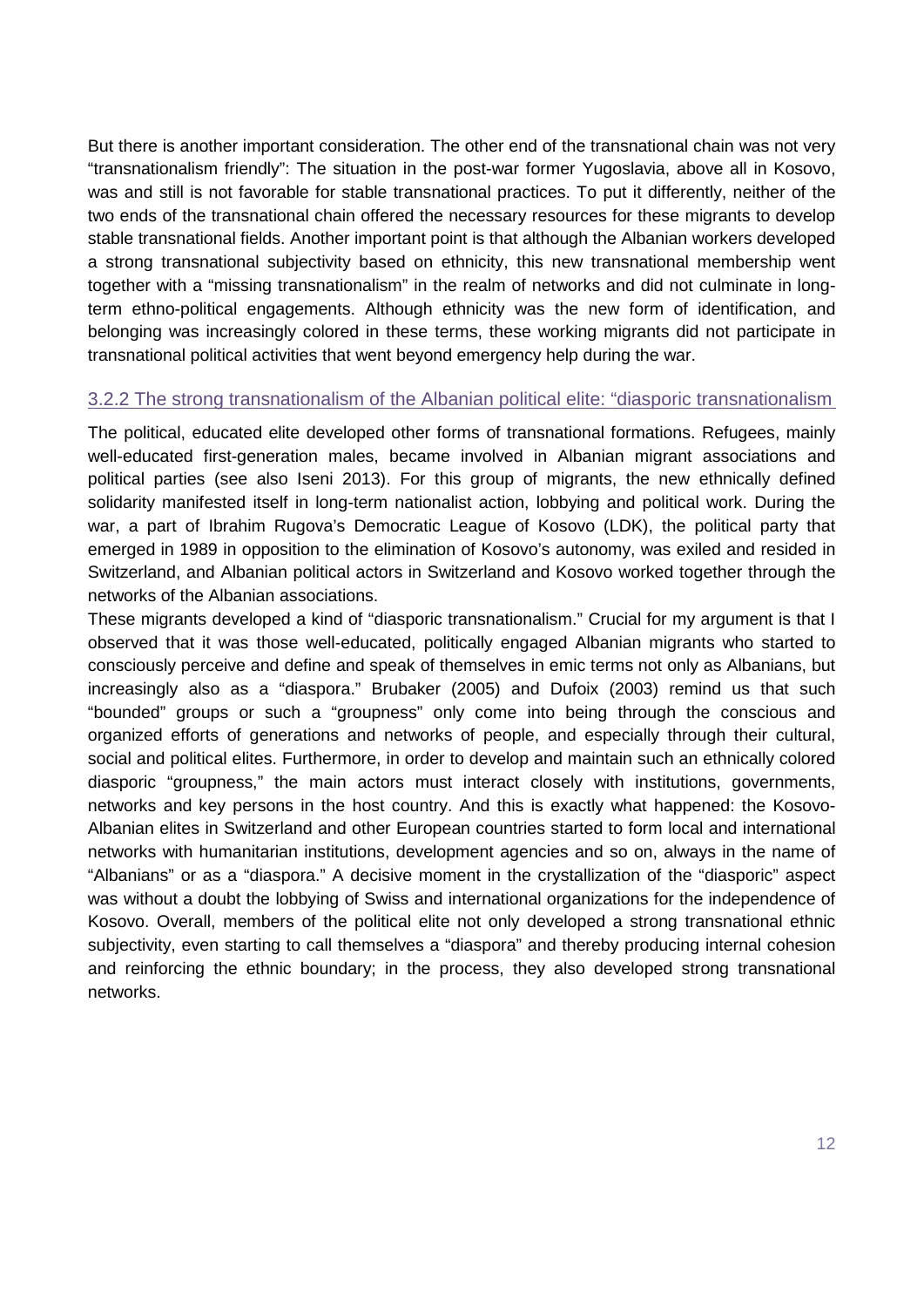### **3.3 Phase III: Islam as a "cultural repertoire" for transnational subjectivity**

I maintain that we have entered a third phase that is characterized by an important transformation in the transnational involvements of Albanian migrants. Concretely, we now have to deal with the children of the first-generation migrants who – like Teuta or Amir – have reached adulthood. The question therefore arises: what happens with transnational formations when it comes to the second generation? This question has been the object of vivid debates and sometimes contradicting results [\(see for an overview of the debates Vathi 2013\)](#page-19-8). I propose to look at this question through the lenses of network transnationalism and transnational subjectivity. With regard to the first lens, most scholars agree that if the main criterion is the actual involvement of individuals of the second generation, then ties with the parents' country of origin will indeed loosen [\(Rumbaut 2002\)](#page-19-9). The data provide evidence that migrants of the second generation adapt to local, social, political and economic contexts and that network transnationalism and transnational practices related to transnational ties decline, thus supporting the hypotheses of both "linear" and "segmented" assimilation theories [\(Jones-Correa 2002\)](#page-18-12). Teuta and Amir, for example, do not have important transnational relations with their parents' country of origin – when Teuta's grandmother died, she even stopped visiting Macedonia. Amir and Teuta therefore rarely circulate between the countries; both are involved in Switzerland in friendship networks of mixed ethnic backgrounds and speak perfect German, and Teuta has completed vocational training in Zürich, while Amir is in the process of doing so.

When it comes to the dimension of transnational subjectivities, however, the situation is much more inconsistent and complex: Levitt [\(2009\)](#page-18-13), for instance, argues that we should not dismiss outright the strong potential effect of being raised in a transnational field  $-$  of, in other words, growing up in a household in which people, ideas and money circulate between two countries. These children are not only socialized into the rules and institutions of the countries in which they live, but also in those of the countries from which their families originate. An example can be seen in Teuta's parents' wishes about the marriage of their daughter. Ideas about who is a suitable husband are negotiated and influenced in transnational space: her parents would like her daughter to marry somebody from "home," putting forward an ethnic argument. As Teuta said, her parents regard marriage with someone from "the same culture" as a kind of assurance that the marriage will not break up; they also regard Swiss men as unreliable and very "different." Teuta has to deal with these issues whether or not she wants to.

However, I think that we are witnessing a much more fundamental change when it comes to the second generation of Albanian migrants:<sup>[3](#page-12-0)</sup> concretely, Islam has emerged as a new category and

-

<span id="page-12-0"></span> $3$  Obviously, there are other forms of being transnational within this dimension. Some of my interviewees hold a strong transnational orientation and have even been thinking about returning and "bringing home" their knowledge, for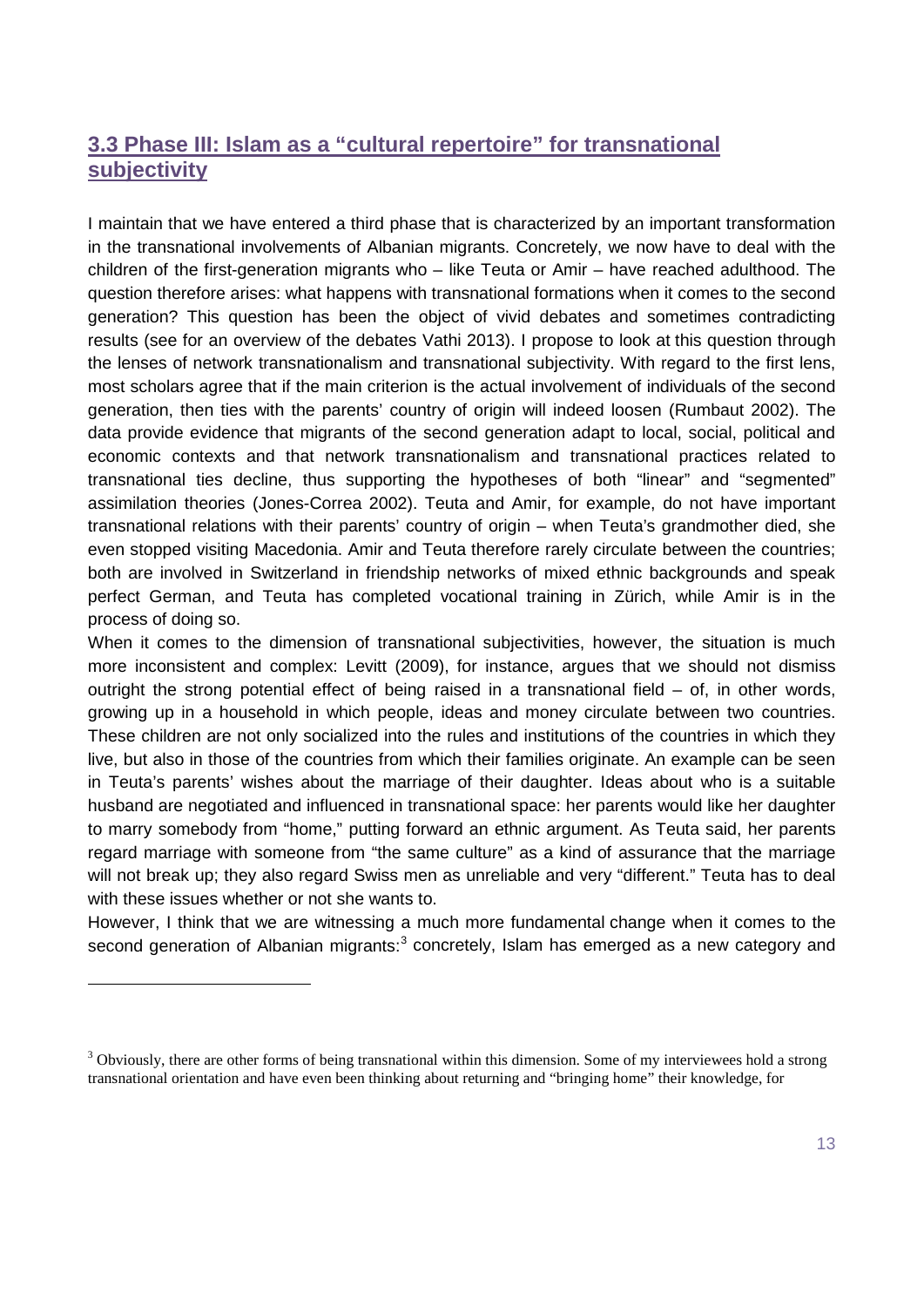serves on the dimension of transnational subjectivity as a source in the sense of a "cultural repertoire [\(Swidler 1096\)](#page-19-10)." A new form of transnational subjectivity has appeared due to the impact of Islam, which is transnationally diffused. I argue that the loosening of the second generation's transnational ties is indeed mediated through the Islamization of Albanian-speaking migrants. Albanian second-generation migrants might be detached from Kosovo or Macedonia, but they are "realigned" with Islam. It is not "home" that serves here as a focal point for transnationalized identities, but specific ideas about Islam. "Islam" has become an ambivalent category in Europe since the events of 9/11 and the bombings in Madrid (2004) and London (2005). Muslims in Europe are perceived as a threat because they are "different," and new symbolic and social boundary processes have been triggered. Islam alternately appears in such debates as an obstacle for migrant integration [\(Foner and Alba 2008\)](#page-18-14) and as a menace to social cohesion [\(Grillo](#page-18-15)  [2010\)](#page-18-15). Islam is also made responsible for so-called "forced marriages," and the "subordinated Muslim woman" as a figure who requires emancipation has emerged [\(Dahinden et al. Forthcoming](#page-17-12) ; [Dietze 2010](#page-17-13) ; [Phillips 2010](#page-18-16) ; [Razack 1995\)](#page-19-11). One effect of the appearance of this new category of Islam in European public discourse is what Schiffauer [\(2007\)](#page-19-12) has called the "Muslimization of immigrants." Migrants are increasingly defined in terms of their religion and decreasingly in ethnic or national terms, or as workers. In the same vein, migrants' integration is understood as intrinsically linked to the culture of Islam, and no longer debated as linked to problems of social class, milieu or education, or ethnic origin (see also [Ettinger 2008](#page-17-14) ; [Ramm 2010\)](#page-19-13). This semantic shift in external categorization directly touches the Albanians living in Switzerland. In public debates and official statistics, they now appear under the category of "Muslims." In other words, in public perception, Albanian migrants have been transformed from invisible workers – a classrelated categorization – into problematic-because-culturally-different Albanians – an ethnic label – and recently into Muslims – a religious label. So it does not come as a surprise that Amir is increasingly referred to in school and by his colleagues as "Muslim."

In other words, the category "Islam" has been transnationalized and has become an important line for social differentiation for these young people – a "cultural repertoire" for categorization processes. At the same time, the category of "Islam" has been appropriated by Albanians, in various ways. Historically, as Draper [\(1997\)](#page-17-15) showed, the most important marker for Albanian nationalism (and thus boundary work) had always been language, and religion had never played a central role: Albanians had quite a pragmatic way of dealing with religion, changing it when the context required, as, for instance, during the Ottoman Empire. Likewise, in my studies from the 1990s until 2005 with first-generation migrants, religion was never brought up spontaneously by my interview partners. But in my more recent ethnographic fieldwork with young people of the second generation, it has become a category of identification and differentiation. Amir's insistence that his future spouse should be Muslim is one example – even if he does not practice Islam in his

-

instance in building up civil society or in helping in economic terms. I will not speak about those cases in what follows, but they must surely not be neglected.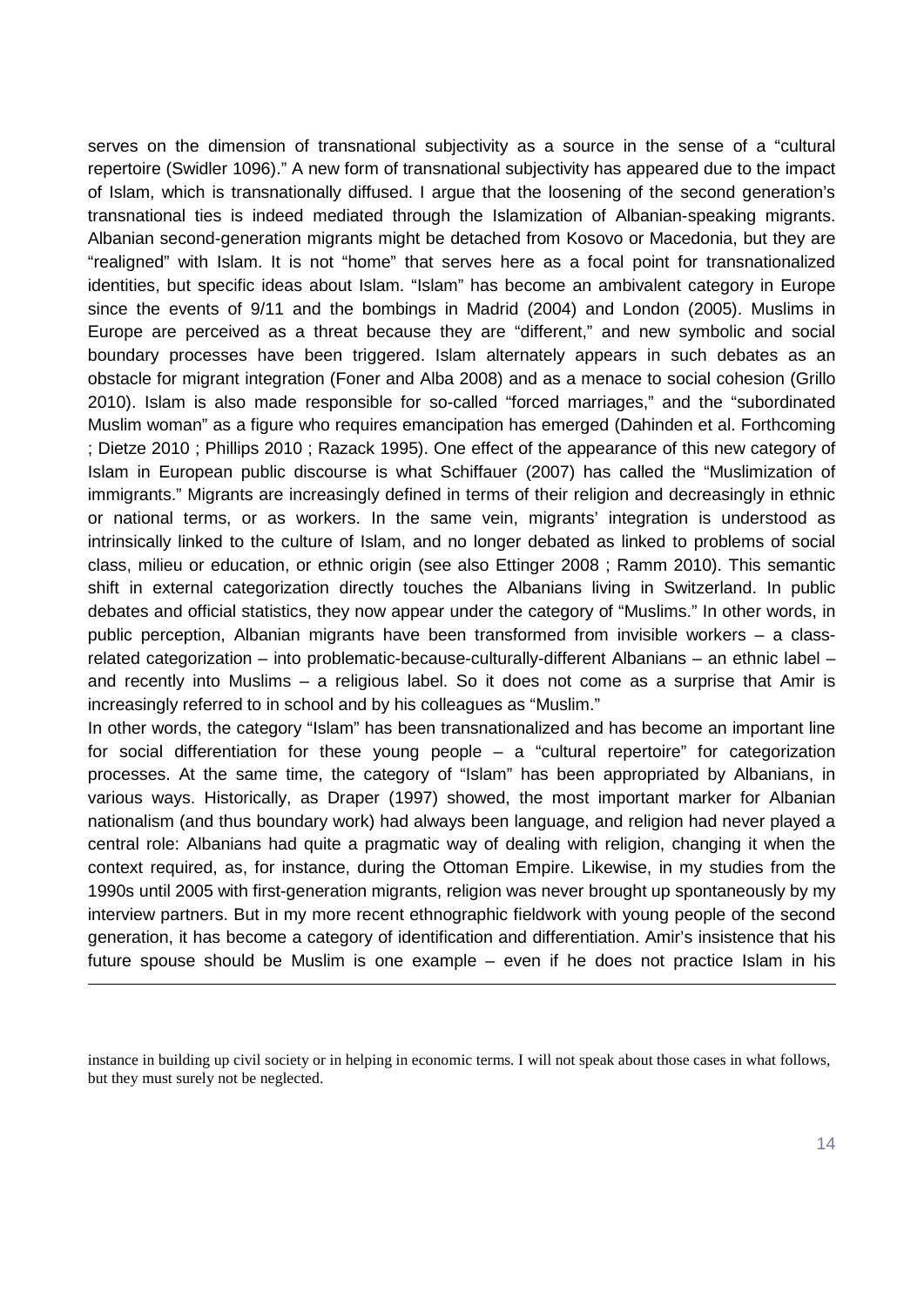everyday life. Traditional Albanian associations are struggling to survive, given that they are running out of members. Albanian Muslim associations, in contrast, are thriving, and more and more Albanians join non-ethnically defined Muslim associations. In sum, belonging is currently reconfigured, especially among second-generation migrants, according to this new transnationalized category of "Islam." This reconfiguration is also affecting second-generation Albanian migrants who are not religious: now that they are being categorized as "Muslim," they have to react to this category one way or another.

In other words, the traditional two-nation perspective – according to which migration involves receiving and sending countries – that is widespread in transnational studies [\(Gowricharn 2009\)](#page-18-17) easily feeds the conclusion that second-generation transnational subjectivity is declining. However, the ongoing Islamization of Albanian migrants is not directly attached to either their sending or their receiving contexts. Islam serves as a "cultural repertoire" that is not connected to the nation-state model, but that has a transnational and multi-polar character.

# **4. CONCLUSION: UNDERSTANDING THE DYNAMICS OF TRANSNATIONAL FORMATIONS BY BRINGING IN OTHER THEORETICAL APPROACHES**

This paper has attempted to give insight into the dynamics of transnational formations by examining the situation of Albanian-speaking migrants living in Switzerland. In order to analyze these dynamics, I have introduced the distinction between network transnationalism and transnational subjectivities, focused on locality and highlighted the underlying motivations for transnational practices or subjectivities.

A first conclusion is that we find a high variety of transnational formations that cannot be subsumed under the generic title of "transnationalism." Second, the distinction between network transnationalism and transnational subjectivities reveals that both dimensions are articulated, but that they do not always parallel each other. The first circular migrants did not have a strong network transnationalism or a pronounced transnational subjectivity. First-generation Albanian working migrants were not able to establish a strong network transnationalism because they did not have the means to do. At the same time, they displayed an ethnic or even diasporic stance cumulating in a membership identity that is transnationally shaped. Political elites among Albanian migrants are embedded in strong transnational networks motivated by a strong transnational identity. And finally, Albanian second-generation migrants do not maintain a network transnationalism, but they grow up in a field where global transnational identification with Islam has become relevant.

We can understand these different transnational formations by articulating the transnational perspective together with other social scientific theories.

First, theories of mobility and of "circular migration" are useful in reconceptualizing migration processes and understanding, for instance, the transnational formation of the first Albanianspeaking temporary workers, the ones I have called the transnationally mobile. Although early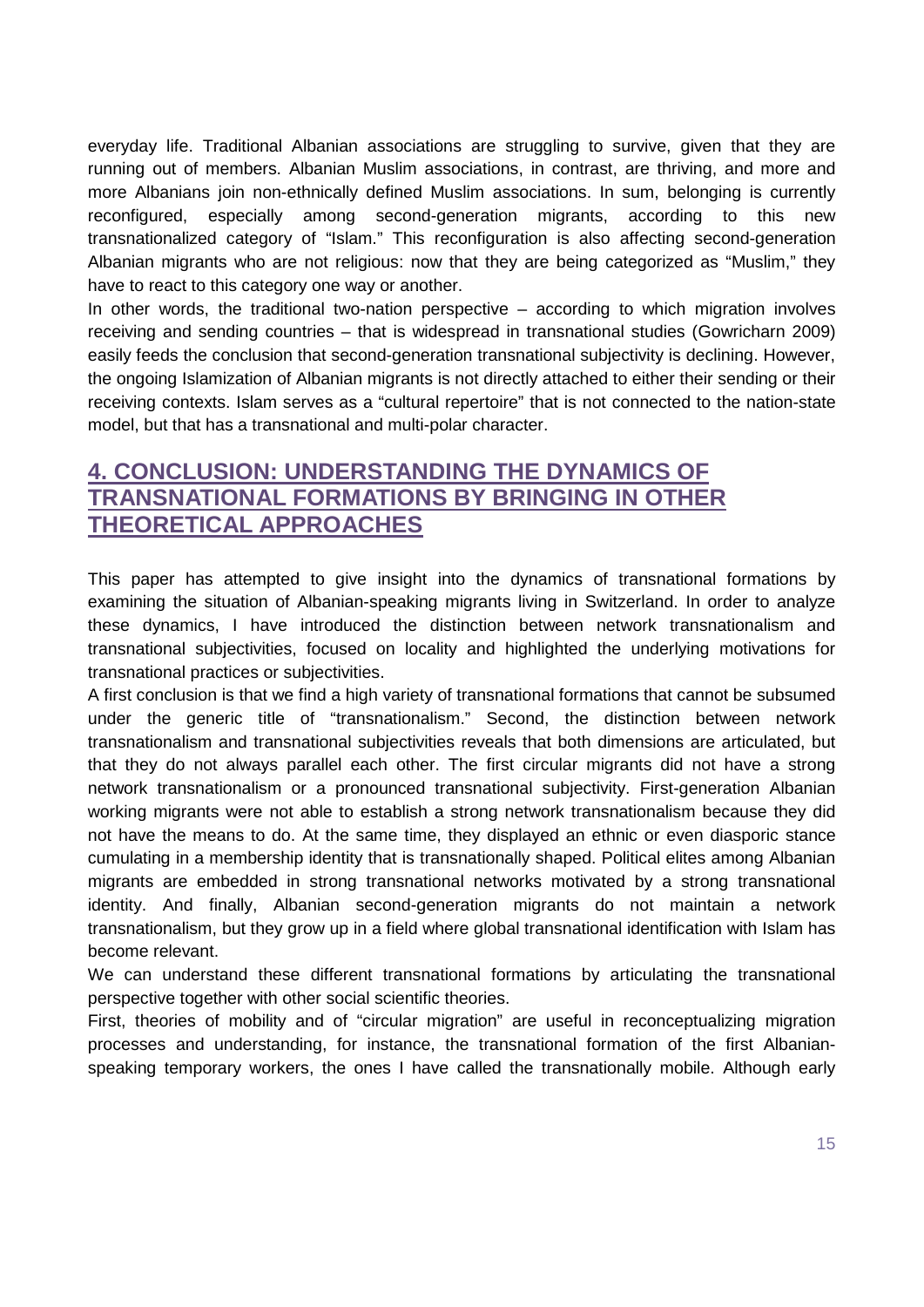social anthropologists did focus on "circular migration" [\(Chapman 1979\)](#page-17-16), migration researchers later succumbed to methodological nationalism [\(Wimmer and Glick Schiller 2002\)](#page-20-0) and perceived migration almost exclusively through the logic of the "national-container model," hence as a oneway-road, followed by assimilation or integration. It is in this context that theories of mobility as they were developed by English geographers [\(Urry 2007\)](#page-19-14) and French scholars [\(Tarrius 1993\)](#page-19-15) help us understand the movements of people with greater nuance and to overcome this kind of methodological nationalism. French-speaking academics have become interested in, and have started to theorize, different forms of mobility in recent years [\(Peraldi 2007](#page-18-18) ; [Schmoll 2005](#page-19-16) ; [Tarrius](#page-19-15)  [1993\)](#page-19-15). These studies all point to the following two facts. First, migration cannot be understood as a single movement, but needs to be theorized as multiple forms of mobility. And second, the kind of circular mobility that I depicted for the early Albanian-speaking workers needs a very specific form of capital. I have called it "mobility capital," and Tarrius [\(2002\)](#page-19-17) speaks of "savoir bouger." Notably, the social capital of such "transnationally mobile" people is not based on strong family or ethnic relations – as normally discussed in migration studies - but on weak relations [\(Granovetter 1973\)](#page-18-19): trust and solidarity in the immigration country are built up with friends, work colleagues, bosses and acquaintances rather than with close relatives. In order to be able to stay mobile, these migrants have to develop networks with local actors or institutions within their circulatory spaces. Hence, knowing the contexts, having gatekeepers at the workplace, and knitting weak ties are components of this form of "mobility capital," which is different in nature from ethnic or diasporic capital and which is the basis of such a specific transnational formation, as has been demonstrated in regards to the early Albanian-speaking workers.

Second, I argue that we can understand the dynamics of transnational formations by linking them to theories of ethnicity, particularly to the paradigm of boundary work: the idea of "boundaries" has come to play a key role in important new lines of scholarship across the social sciences and has been theoretically elaborated upon and empirically tested in relation to different categories: class, gender and ethnicity, for example [\(Lamont and Molnar 2002](#page-18-20) ; [Wimmer 2008,](#page-19-5) [2012\)](#page-20-1). For our purposes, it is important to realize that though the result of physical mobility might be dispersion, dispersion does not automatically lead to the formation of so-called transnational ethnic or religious communities with a homeland orientation, or to boundary maintenance (Barth 1969) involving the preservation of a distinctive identity vis-à-vis the host society and a subjective belief in a common origin [\(Weber 1996 \[1922\]\)](#page-19-18). Migrants can be transnational without participating in ethnic or religious boundary-making or maintenance. "Bounded" groups or "groupness" (Brubaker 2004) in this theoretical perspective come into being through conscious and organized efforts by generations and networks of people, and especially by their cultural, social and political elites. Such efforts involve an attachment to and a grounding in place, and they require the necessary resources in terms of linguistic, financial and other forms of capital. Hence the Albanian "diasporic transnationals" are the outcome of such processes of group formation. Such a transnational formation where the motivations are anchored in representation of ethnicity are the outcome of boundary work – and not the result of some ethnic or cultural essence common to all Albanianspeaking migrants. Hence, linking the transnational perspective with theories of ethnicity makes it possible to consider collective identities (in transnational or other spaces) and groups as the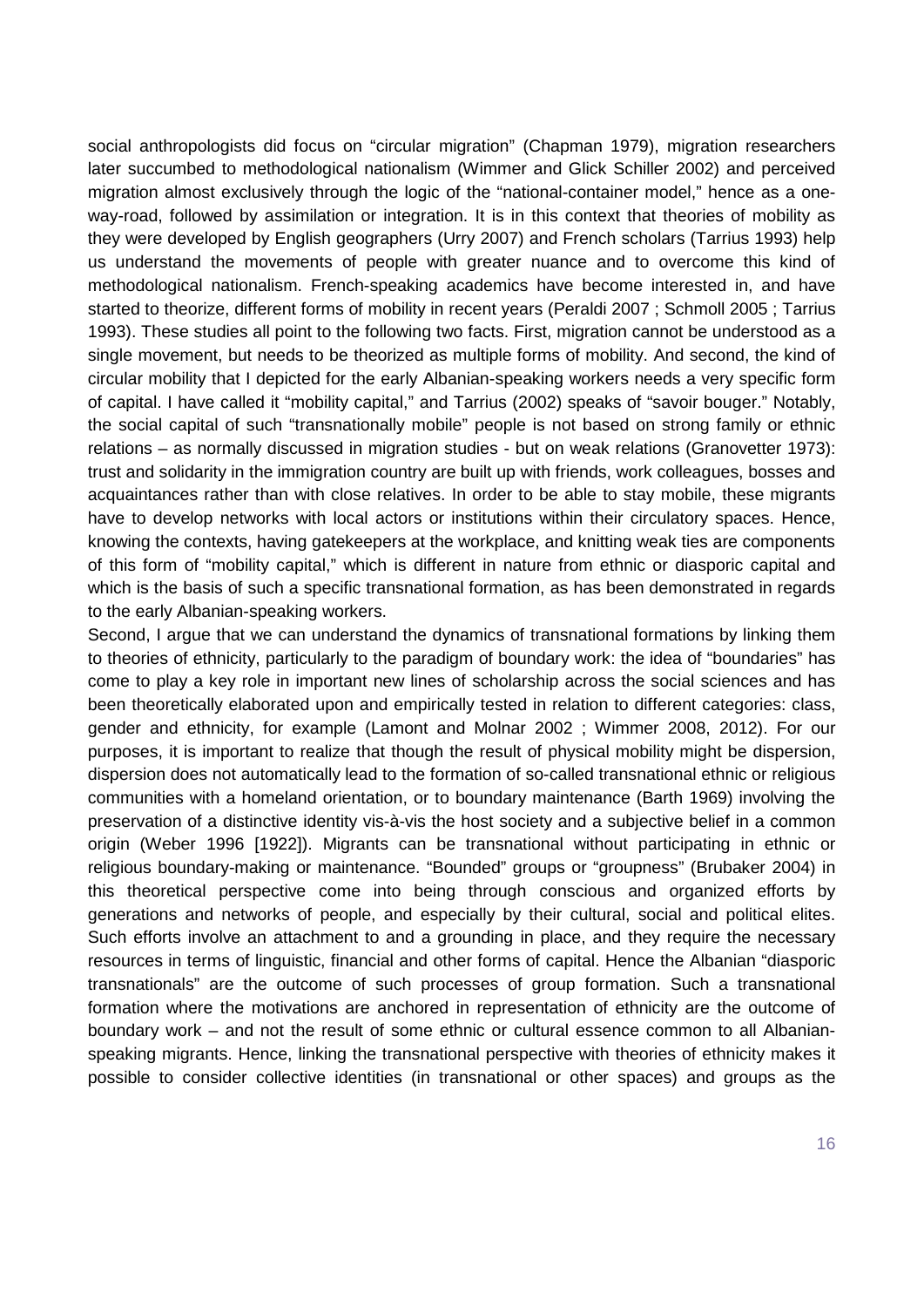outcome of social processes. It also makes it possible to overcome what Wimmer has called "an Herdierian ontological trinity" [\(Wimmer 2009\)](#page-19-19) and Brubaker has called "groupism" [\(Brubaker 2004\)](#page-17-17), namely taking ethnic groups as self-evident units of analysis and observations, and assuming that ethnicity and family are the most adequate categories through which to empirically investigate transnational formations. In other words, instead of taking ethnicity as an a priori explicans for transnational formations, it is useful to investigate the place of ethnicity and family, as explicanda, in the creation and maintenance of transnational formations. The same theoretical approach is useful in understanding the Islamization of Albanian-speaking migrants. It is not some kind of religious essence that has suddenly made Islam salient among second-generation migrants: instead, it is boundary processes that have done so, and that, as a result, have produced different forms of groupness.

Third, locality is indeed important not only for the specific network transnationalism that develops, but also for transnational membership identities. Local contexts, constraints, roots and opportunities shape transnational forms of being and belonging in important ways. Migration regimes, the structure of the labor market, economic opportunities and discrimination might have been the main factors impeding first-generation Albanians from integrating into local contexts – and into transnational structures. In other words, the development of stable, long-lasting transnational spaces is resource dependent. This opens up a more general question about social inequality under conditions of transnationalization. How is social inequality or unequal access to resources catapulted into transnational space? Although some scholars have started to reflect upon this question [\(Weiss 2005\)](#page-19-20), it remains under-investigated and under-theorized.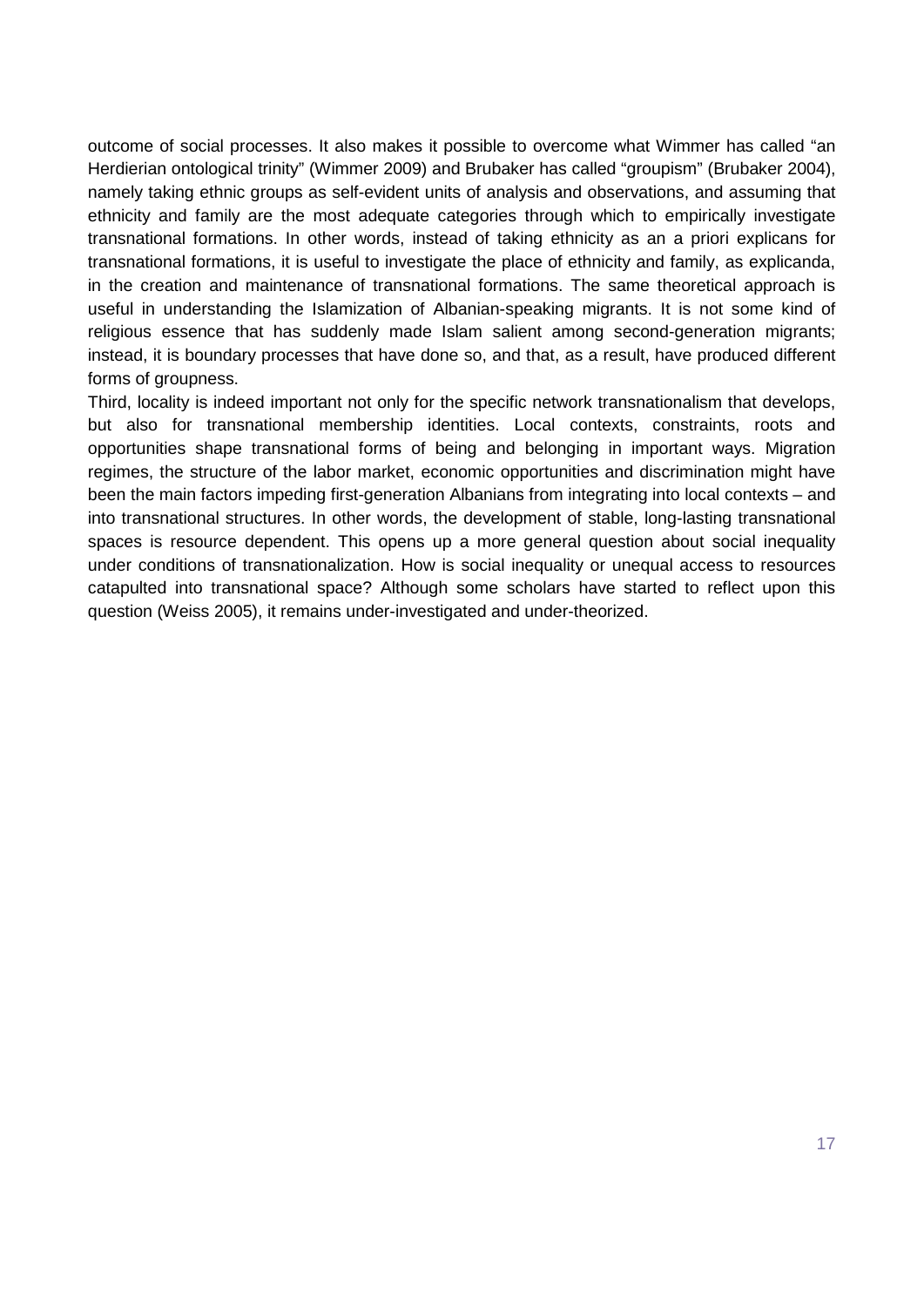### **5. BIBLIOGRAPHY**

- <span id="page-17-1"></span>Al-Ali, Nadje, Richard Black and Khalid Koser (2001). "The Limits to 'Transnationalism': Bosnian and Eritrean Refugees in Europe as Emerging Transnational Communities." *Journal of Ethnic and Migration Studies*, 24(4): 578-600.
- <span id="page-17-3"></span>Baletic, Zvonimir (1982). "International Migration in Modern Economic Development. With special Reference to Yugoslavia." *International Migration Review*, 6(4): 736-756.
- <span id="page-17-7"></span>Barth, Fredrik (1969). "Introduction", in Barth, Frederik (ed.) *Ethnic Groups and Boundaries: The Social Organization of Culture Difference*. London: Allen & Unwin, p. 9-38.
- <span id="page-17-17"></span>Brubaker, Rogers (2004). "Ethnicity without Groups", in Wimmer, Andreas et al. (eds.) *Facing Ethnic Conflict. Toward a new Realism*. Oxford: Rowman & Littlefield Publishers, inc., p. 34- 52.
- <span id="page-17-10"></span>Brubaker, Rogers (2005). "The "diaspora" diaspora." *Ethnic and Racial Studies*, 28(1): 1-19.
- <span id="page-17-6"></span>Burri Sharani, Barbara et al. (2010). *Die kosovarische Bevölkerung in der Schweiz*. Bern: Bundesamt für Migration.
- <span id="page-17-16"></span>Chapman, Murray (1979). "The Cross-Cultural Study of Circulation." *Current Anthropology*, 20(1): 111-114.
- <span id="page-17-9"></span>Dahinden, Janine (2005). "Contesting transnationalism? Lessons from the study of Albanian migration networks from former Yugoslavia." *Global Networks. A journal of transnational affairs*, 5(2): 191-208.
- <span id="page-17-5"></span>Dahinden, Janine (2008). "Deconstructing Mythological Foundations of Ethnic Identities and Ethnic Group Formation: Albanian-Speaking and New Armenian Immigrants in Switzerland." *Journal of Ethnic and Migration Studies*, 34(1): 55 - 76.
- <span id="page-17-2"></span>Dahinden, Janine (2009a). "Are we all transnationals now? Network transnationalism and transnational subjectivity: the differing impacts of globalization on the inhabitants of a small Swiss city." *Ethnic and Racial Studies*, 32(8): 1365-1386.
- <span id="page-17-4"></span>Dahinden, Janine (2009b). "Understanding (Post-)Yugoslav Migration through the Lenses of Current Concepts in Migration Research: Migrant networks and transnationalism", in Brunnbauer, Ulf (ed.) *Transnational Societies, Transterritorial Politics. Migration in the (Post-) Yugoslav Area, 19th-21st Centuries. Series "Südosteuropäische Arbeiten, Band 41*. Oldenburg: Oldenburg Wissenschaftsverlag, p. 249-263.
- <span id="page-17-0"></span>Dahinden, Janine (2010). "The dynamics of migrants' transnational formations: between mobility and locality", in Bauböck, Rainer and Thomas Faist (eds.) *Transnationalism and Diaspora. Concept, Theories and Methods*. Amsterdam: Amsterdam University Press, p. 51-72.
- <span id="page-17-12"></span>Dahinden, Janine, Kerstin Duemmler and Joelle Moret (Forthcoming). "Disentangling religous, ethnic and gendered contents in boundary work: How young adults create the figure of the "oppressed Muslim women"." *Journal of Intercultural Studies*
- <span id="page-17-13"></span>Dietze, Gabriele (2010). ""Occidentalism", European Identity and Sexual Politics", in Brunkhorst, Hauke and Gerd Grözinger (eds.) *The Study of Europe* Baden Baden: Nomos Verlag, p. 87-116.
- <span id="page-17-15"></span>Draper, Stark (1997). "The Conceptualization of an Albanian Nation." *Ethnic and Racial Studies*, 20(1): 123-144.
- <span id="page-17-8"></span>Duemmler, Kerstin, Janine Dahinden and Joelle Moret (2010). "Gender Equality as 'Cultural Stuff': Ethnic Boundary Work in a Classroom in Switzerland." *Diversities*, 12(1): 19-37.
- <span id="page-17-11"></span>Dufoix, Stéphane (2003). *Les Diasporas*. Paris: Presses Universitaires de France.
- <span id="page-17-14"></span>Ettinger, Patrick (2008). The problematisation of Muslims in public communication in Switzerland. Fög discussion papers. Zürich, fög - Forschungsbereich Öffentlichkeit und Gesellschaft.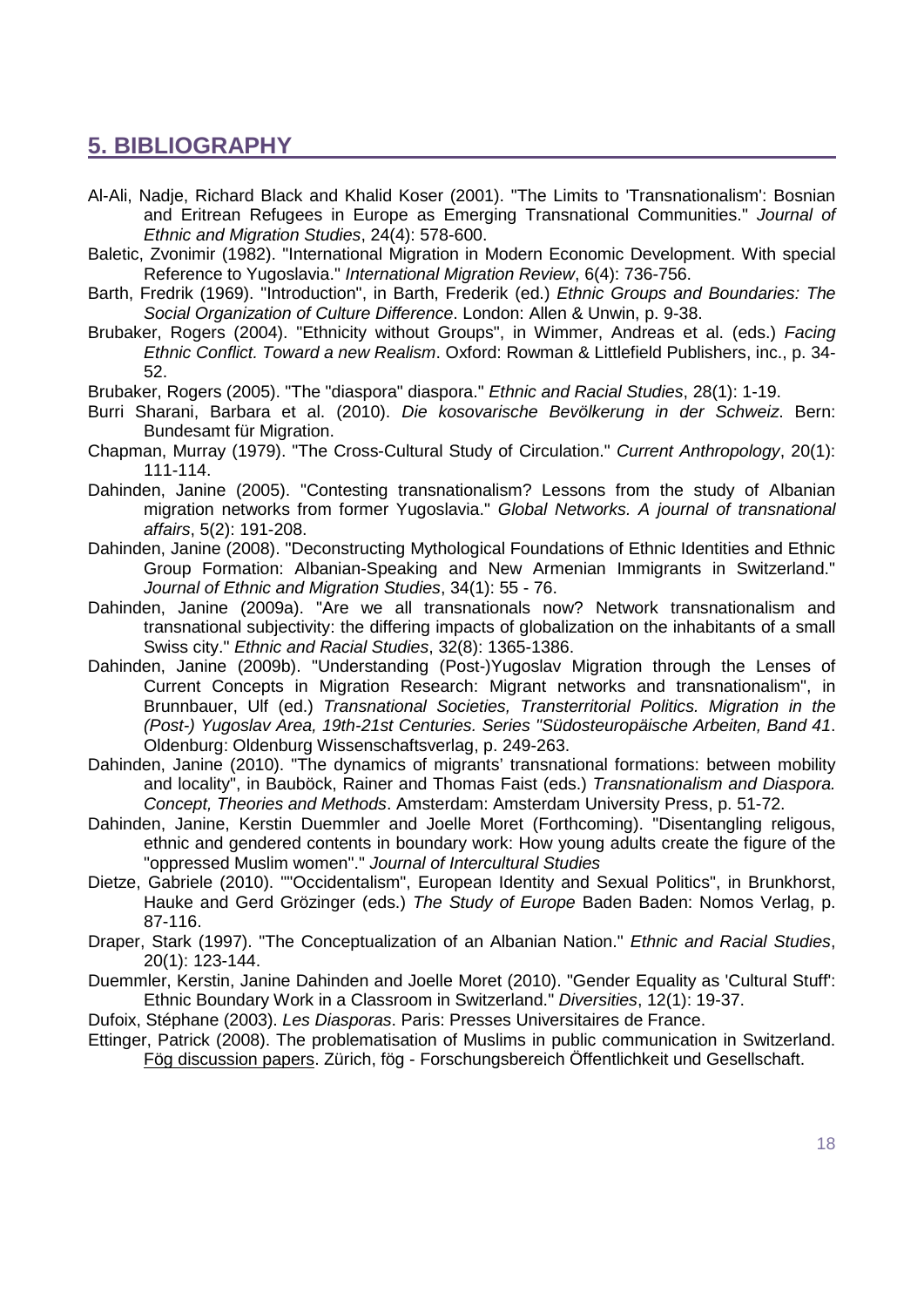- <span id="page-18-3"></span>Faist, Thomas (1999). "Developing Transnational Social Spaces: The Turkish-German Example", in Pries, Ludger (ed.) *Migration and Transnational Social Spaces*. Ashgate: Aldershot, p. 36-72.
- <span id="page-18-14"></span>Foner, Nancy and R. Alba (2008). "Immigrant Religion in the U.S. and Western Europe: Bridge or Barrier to Inclusion?" *International Migration Review*, 42(2): 360-392.
- <span id="page-18-0"></span>Glick Schiller, Nina, Linda Basch and Cristina Blanc-Szanton, eds. (1992). *Towards a Transnational Perspective on Migration: Race, Class, Ethnicity, and Nationalism Reconsidered*. New York: The New York Academy of Sciences.
- <span id="page-18-17"></span>Gowricharn, Ruben (2009). "Changing Forms of Transnationalism." *Ethnic and Racial Studies*, 32(9): 1619-1638.
- <span id="page-18-19"></span>Granovetter, Mark S. (1973). "The Strength of Weak Ties." *American Journal of Sociology*, 78(6): 1360-1380.
- <span id="page-18-9"></span>Grillo, Ralph (2003). "Cultural Essentialism and Cultural Anxiety." *Anthropological Theory*, 3(2): 157-173.
- <span id="page-18-15"></span>Grillo, Ralph (2010). "British and Others: From 'race' to 'faith'", in Vertovec, Steven and Susanne Wessendorf (eds.) *The Multicultural Backlash. European Discurses, Policies and Practices*. Londono and New York: Routlege, p. 50-71.
- <span id="page-18-4"></span>Hannerz, Ulf (1996). *Transnational Connections. Culture, People, Places*. London.
- <span id="page-18-11"></span>Iseni, Bashkim (2013). "Albanian-speaking transnational populations in Switzerland : continuities and shifts." *Southeast European and Black Sea Studies*, 13(2): 227-243.
- <span id="page-18-5"></span>Itzigsohn, José and Silvia Gioguli Saucedo (2005). "Incorporation, Transnationalism, and Gender: Immigrant Incorporation and Transnational Participation as Gendered Process." *International Migration Review*, 39(4): 895-920.
- <span id="page-18-8"></span>Jenkins, Richard (1997). *Rethinking Ethnicity: Arguments and Explorations*. London: Sage.
- <span id="page-18-12"></span>Jones-Correa, Michael (2002). "The Study of Transnationalism Among the Children of Immigrants: Where We Are and Where We Should Be Headed", in Levitt, Peggy and Mary C Waters (eds.) *The Changing Face of Home. The Transnational Lives of the Second Generation*. New York: Russell Sage Foundation, p. 221-241.
- <span id="page-18-10"></span>King, Russell and Nicola Mai (2008). "Italophilia meets Albanophobia: paradoxes of asymmetric assimilation and identity processes among Albanian immigrants in Italy." *Ethnic and Racial Studies*, 32(1): 117-138.
- <span id="page-18-20"></span>Lamont, Michèle and Virag Molnar (2002). "The Study of Boundaries in the Social Sciences." *Annual Review of Sociology*, 28: 167-195.
- <span id="page-18-13"></span>Levitt, Peggy (2009). "Roots and Routes: Understanding the Lives of the Second Generation Transnationally." *Journal of Ethnic and Migration Studies*, 35(7): 1225-1242.
- <span id="page-18-2"></span>Levitt, Peggy and Nina Glick Schiller (2004). "Conceptualizing Simultaneity: A Transnational Social Field Perspective on Society." *International Migration Review*, 38(3): 1002-1039.
- <span id="page-18-1"></span>Levitt, Peggy and Nadya Jaworsky (2007). "Transnational Migration Studies: Past Developments and Future Trends " *Annual Review of Sociology*, 33: 129–56.
- <span id="page-18-6"></span>Mesic, Milan (1992). "External Migration in the Context of the Post-War Development of Yugoslavia", in Allcock, John B., John J. Horton and Marko Milivojevic (eds.) *Yugoslavia in Transition*. New York/Oxford: Berg, p. 171-198.
- <span id="page-18-7"></span>Parrenas, Rhacel Salazar (2005). *Children of Global Migration: Transnational Families and Gendred Woes*. Stanford C.A: Stanford University Press.
- <span id="page-18-18"></span>Peraldi, Michel (2007). *Aventuriers du nouveau capitalisme marchand. Essai d'anthropologie de l'éthique mercantile*. Cycle de Conférence de la MAPS (Maison d'analyse des processus sociaux), Université de Neuchâtel, Suisse (manuscript non publié).
- <span id="page-18-16"></span>Phillips, Anne (2010). *Gender & Culture*. Cambridge: Polity Press.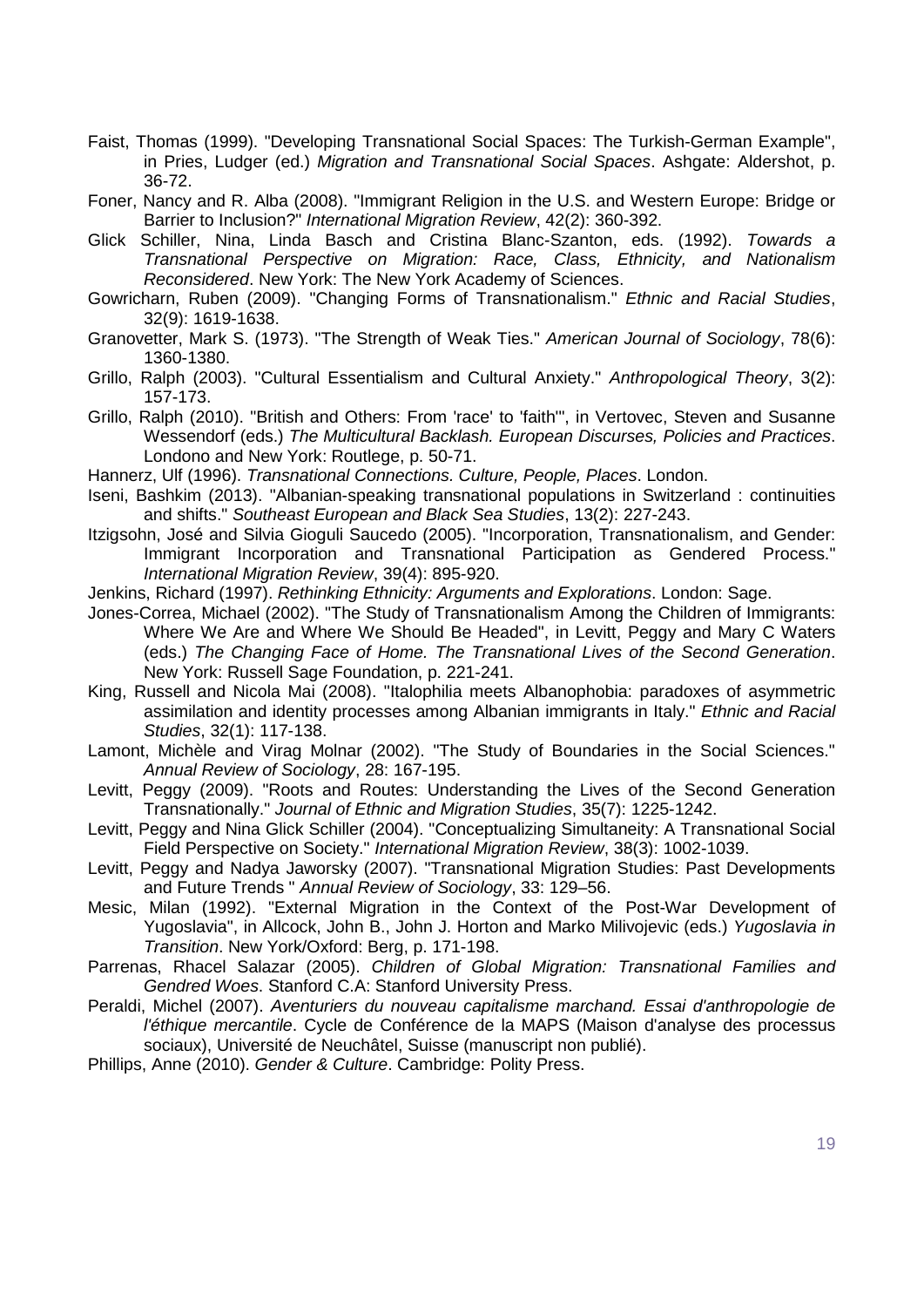- <span id="page-19-1"></span>Pries, Ludger, ed. (2001). *New transnational social spaces : international migration and transnational companies in the early twenty-first century*. London [etc.]: Routledge.
- <span id="page-19-13"></span>Ramm, Christoph (2010). "The Muslim Makers. How Germany 'Islamizes' Turkish Migrants." *Interventions*, 12(2): 183-197.
- <span id="page-19-11"></span>Razack, Sherene H (1995). "Domestic Violence as Gender Persecution: Policing the Borders of Nation, Race, and Gender." *Canadian Journal of Women and the Law*, 8.
- <span id="page-19-9"></span>Rumbaut, Rubén G (2002). "Severed or Sustained Attachments? Language, Identity, and Imagined Communities in the Post-Immigrant Generation", in Levitt, Peggy and Mary C Waters (eds.) *The Changing Face of Home. The Transnational Lives of the Second Generation*. New York: Russell Sage Foundation, p. 43-95.
- <span id="page-19-2"></span>Schierup, Carl-Ulrik (1995). "Former Yugoslawia: Long Waves of International Migration", in Cohen, R. (Eds.) (ed.) *The Cambridge Survey of World Migration*. Cambridge: University Press.
- <span id="page-19-12"></span>Schiffauer, Werner (2007). "Der unheimliche Muslim - Staatsbürgerschaft und zivilgesellschaftliche Ängste", in Wohlrab-Sahr, Monika and Levent Tezcan (eds.) *Konfliktfeld Islam in Europa*. Baden-Baden: Nomos, p. 111-134.
- <span id="page-19-16"></span>Schmoll, Camille (2005). "Pratiques spatiales transnationales et stratégies de mobilité de commerçantes tunisiennes." *Revue européenne des migrations internationales*, 25(1): 131- 154.
- <span id="page-19-7"></span>Schwanders-Sievers, Stephanie (2008). "Albanians, Albanianism and the Strategic Subversion of Stereotypes." *Anthropological Notebooks*, 14(2): 47-64.
- <span id="page-19-4"></span>Simmel, Georg (1992). *Soziologie. Untersuchungen über die Formen der Vergesellschaftung*. Frankfurt am Main: Suhrkamp.
- <span id="page-19-10"></span>Swidler, Anne (1096). "Culture in Action: Symbols and Strategies." *American Sociological Review*, 51(2): 273-286.
- <span id="page-19-15"></span>Tarrius, Alain (1993). "Territoires Circulatoires et Espaces Urbaine." *Annales de la Recherche Urbain*, 59-60.
- <span id="page-19-17"></span>Tarrius, Alain (2002). *La mondialisation par le bas. Les nouveaux nomades de l'économie souterraine*. Paris: Balland.
- <span id="page-19-14"></span>Urry, John (2007). *Mobilities*. Cambridge: Polity Press.
- <span id="page-19-8"></span>Vathi, Zana (2013). "Transnational Orientation, Cosmopolitanism and Integration among Albanian-Origin Teenagers in Tuscany." *Journal of Ethnic and Migration Studies*, DOI:10.1080/1369183X.2013.765653.
- <span id="page-19-0"></span>Vertovec, Steven (2009). *Transnationalism. Key Ideas*. London and New York: Routledge.
- <span id="page-19-3"></span>Von Aarburg, Hans-Peter (2002). "L'émigration albanaise du Kosovo vers la Suisse. L'imprévisible évolution des projets migratoires." *Ethnologie française*, XXXII(2): 271-282.
- <span id="page-19-6"></span>Wanner, Philippe (2004). *Migration und Integration. Ausländerinnen und Ausländer in der Schweiz. Volkszählung 2000*. Neuchâtel: Bundesamt für Statistik.
- <span id="page-19-18"></span>Weber, Max (1996 [1922]). "Ethnic Groups", in Sollors, Werner (ed.) *Theories of Ethnicity. A Classical Reader. [from Chapter V in Guenther Roth and Claus Wittich (eds), Economy and Society (Berkeley: University of California Press 1978), pp. 385-98, originally published in 1922.* New York: New York University Press, p. 52-66.
- <span id="page-19-20"></span>Weiss, Anja (2005). "The Transnationalization of Social Inequality: Conceptualizing Social Positions on a World Scale." *Current Sociology*, 54(3): 707-728.
- <span id="page-19-5"></span>Wimmer, Andreas (2008). "Elementary Strategies of Ethnic Boundary Making." *Ethnic and Racial Studies*, 31(6): 1025-1055.
- <span id="page-19-19"></span>Wimmer, Andreas (2009). "Herder's Heritage and the Boundary-Making Approach: Studying Ethnicity in Immigrant Societies." *Sociological Theory*, 27: 244-270.